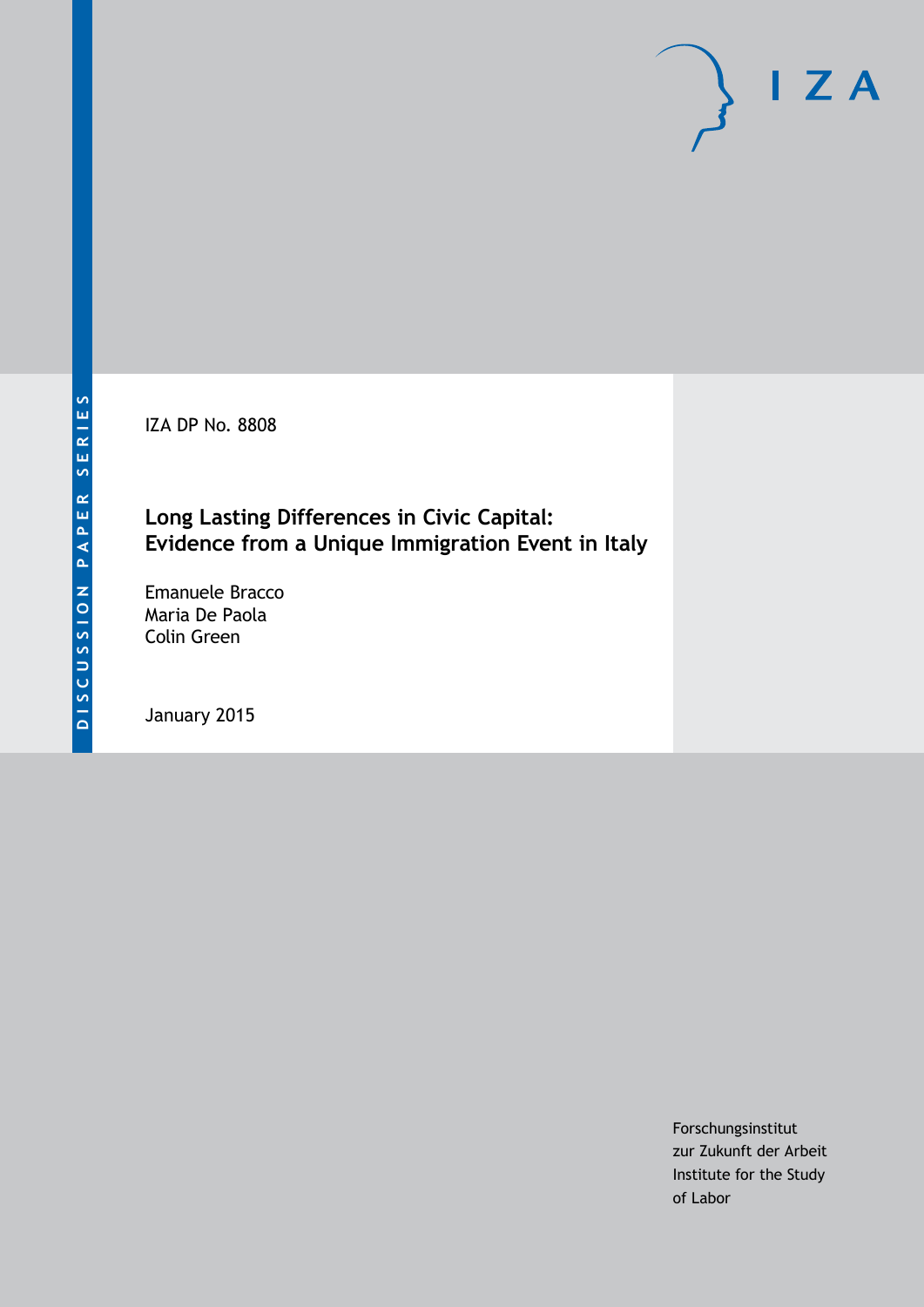# **Long Lasting Differences in Civic Capital: Evidence from a Unique Immigration Event in Italy**

## **Emanuele Bracco**

*Lancaster University*

### **Maria De Paola**

*University of Calabria and IZA*

### **Colin Green**

*Lancaster University*

Discussion Paper No. 8808 January 2015

IZA

P.O. Box 7240 53072 Bonn Germany

Phone: +49-228-3894-0 Fax: +49-228-3894-180 E-mail: [iza@iza.org](mailto:iza@iza.org)

Any opinions expressed here are those of the author(s) and not those of IZA. Research published in this series may include views on policy, but the institute itself takes no institutional policy positions. The IZA research network is committed to the IZA Guiding Principles of Research Integrity.

The Institute for the Study of Labor (IZA) in Bonn is a local and virtual international research center and a place of communication between science, politics and business. IZA is an independent nonprofit organization supported by Deutsche Post Foundation. The center is associated with the University of Bonn and offers a stimulating research environment through its international network, workshops and conferences, data service, project support, research visits and doctoral program. IZA engages in (i) original and internationally competitive research in all fields of labor economics, (ii) development of policy concepts, and (iii) dissemination of research results and concepts to the interested public.

<span id="page-1-0"></span>IZA Discussion Papers often represent preliminary work and are circulated to encourage discussion. Citation of such a paper should account for its provisional character. A revised version may be available directly from the author.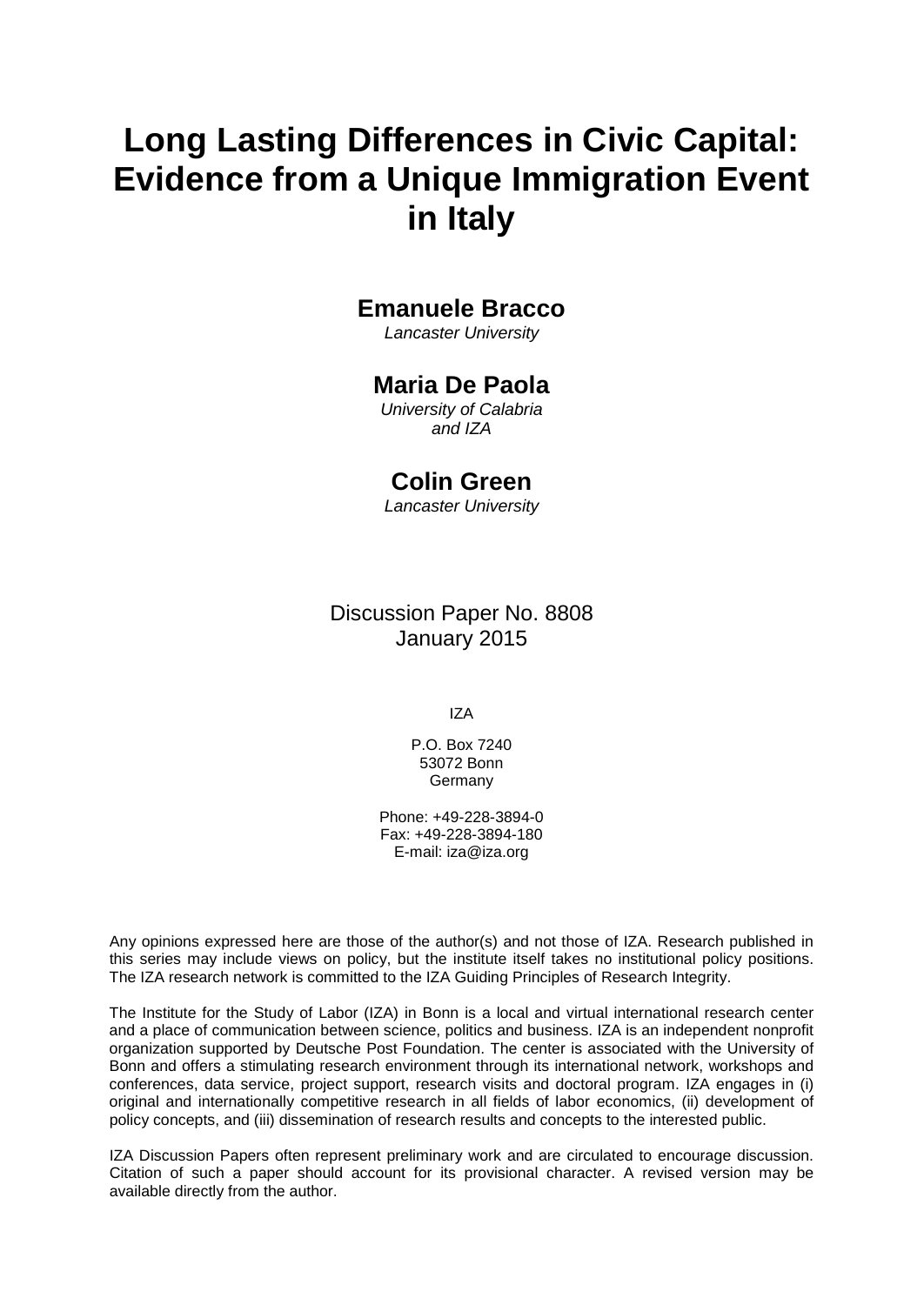IZA Discussion Paper No. 8808 January 2015

# **ABSTRACT**

# **Long Lasting Differences in Civic Capital: Evidence from a Unique Immigration Event in Italy[1](#page-1-0)**

A range of evidence exists demonstrating that social capital is associated with a number of important economic outcomes such as economic growth, trade and crime. A recent literature goes further to illustrate how historical events and variation can lead to the development of differing and consequential social norms. This paper examines the related questions of how persistent initial variations in social capital are, and the extent to which immigrant groups, do or do not converge to the cultural and social norms of their recipient country by examining a unique and geographically concentrated immigration event in  $16<sup>th</sup>$  century Italy. We demonstrate that despite the substantial time since migration these communities still display different behaviour consistent with higher civic capital than other comparable Italian communities. Moreover, we demonstrate that this difference does not appear to have changed over the last 70 years. For instance, differences in voter turnout apparent in the late 1940s remain in the  $21<sup>st</sup>$  century. This latter finding has implications for our view of the likelihood of assimilation of immigrant groups to local norms, particularly in cases of largescale migration.

JEL Classification: A13, D72, P16

Keywords: social capital, electoral turnout, migration, persistence

Corresponding author:

Maria De Paola Dipartimento di Economica, Statistica e Finanza Università della Calabria 87036, Arcavacata di Rende Italy E-mail: [m.depaola@unical.it](mailto:m.depaola@unical.it)

 $1$  We would like to thank for his extremely useful suggestions Francesco Altimari. We also thank for comments and suggestions Giuseppe Albanese, Francesca Gioia, Matteo Ploner, Vincenzo Scoppa, and seminar participants to the Italian Public Economics Society, Pavia, 2013, the European Public Choice Society, April 2014, Cambridge, the Italian Economics Society, October, 2014.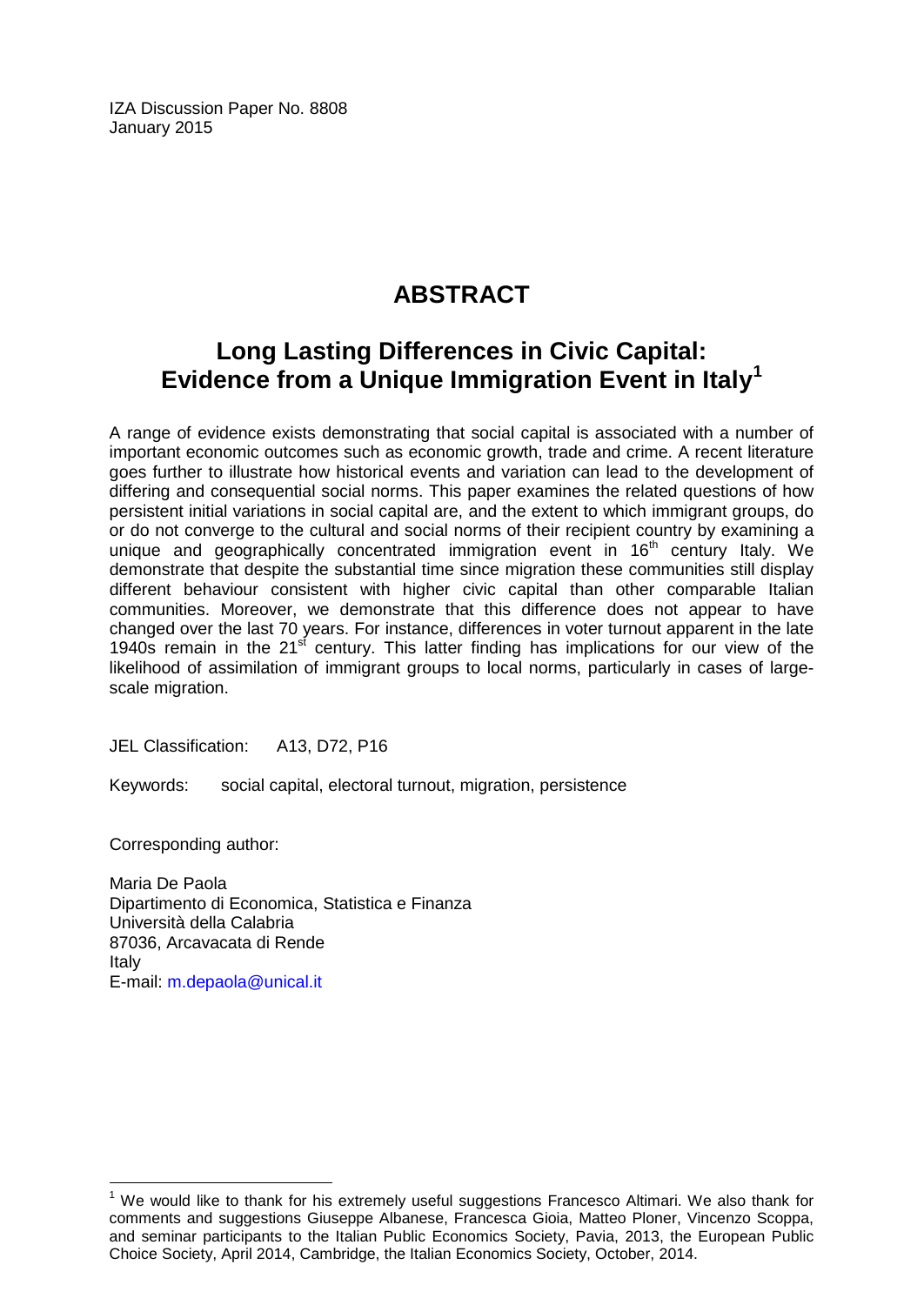#### **I. INTRODUCTION**

A range of evidence exists demonstrating the relationship between social capital and some important socio-economic outcomes. Using a variety of proxies, social capital has been shown to have substantial predictive power across a range of domains, including economic growth (Helliwell and Putnam, 1995; Knack and Keefer, 1997; Zak and Knack, 2001), trade (Guiso et al., 2008), well-functioning institutions (Knack, 2002), corruption and crime (Uslaner, 2002; Buonanno et al., 2009) and well working financial markets (Guiso et al., 2004). While this literature demonstrates large and long-lived within and across country differences in values and social norms, rather less is known about the origins of these differences.

Recently a body of research has developed which aims to examine the formulation of different types of social capital. Generally this literature analyzes the relationship between historical events or historical sources of variation and current levels of social capital. For instance, Durante (2010) demonstrates how trust developed in pre-industrial times as a form of mutual insurance for agrarian societies to cope with climatic risk. He shows that contemporary surveyed variation in trust across Europe is positively related to higher temporal volatility in climatic conditions in the  $16<sup>th</sup>$  century. In a similar vein, Nunn and Wantchekon (2011) relate current levels of trust within Africa to historical variation in the geography of slave-trade related raids. While Tabellini (2010) shows that current civic values in Italy are correlated with historical variables (political institutions in the period from 1600 to 1850) and that the component of culture explained by history is strictly correlated by current regional economic development. Other research on Italy examines the link between geographical variation in casualties during the unification process that may have undermined trust towards authorities and election turnout (Amodio, 2012); or the emergence of free-city states in the Middle Ages, the formation of informal pacts and social capital (Guiso et al., 2008). Finally, Jacob and Tyrell (2010) show how the density of Stasi informers in the former GDR is negatively related to social capital levels in today's East Germany. The persistence in social norms is also documented by Voigtländer et al. (2014), who find that localities where pogroms against Jews took place during the Black Death epidemic in the  $14<sup>th</sup>$  century showed higher levels of deportations and persecution of Jews 600 years later, during the interwar period. In addition, Voigtländer and Voth (2014) find that the support to anti-Semitic parties in Germany in 1890 and 1920-30s is strongly correlated with anti-Semitic attitudes expressed in opinion surveys in 1996 and 2006.

While this literature suggests long-lasting differences in social capital there is other work demonstrating how social capital can be influenced by contemporaneous factors, and hence should be viewed as malleable. Much of this literature shows that social capital can be adversely affected by increasing 'openness', migration and mixing of communities. For instance, Di Pasquale and Glaeser (1999) show that expected mobility reduces social capital, while Alesina and La Ferrara (2000), Costa and Kahn (2003) and Freire and Li (2013) argue that social capital is affected by inequality and the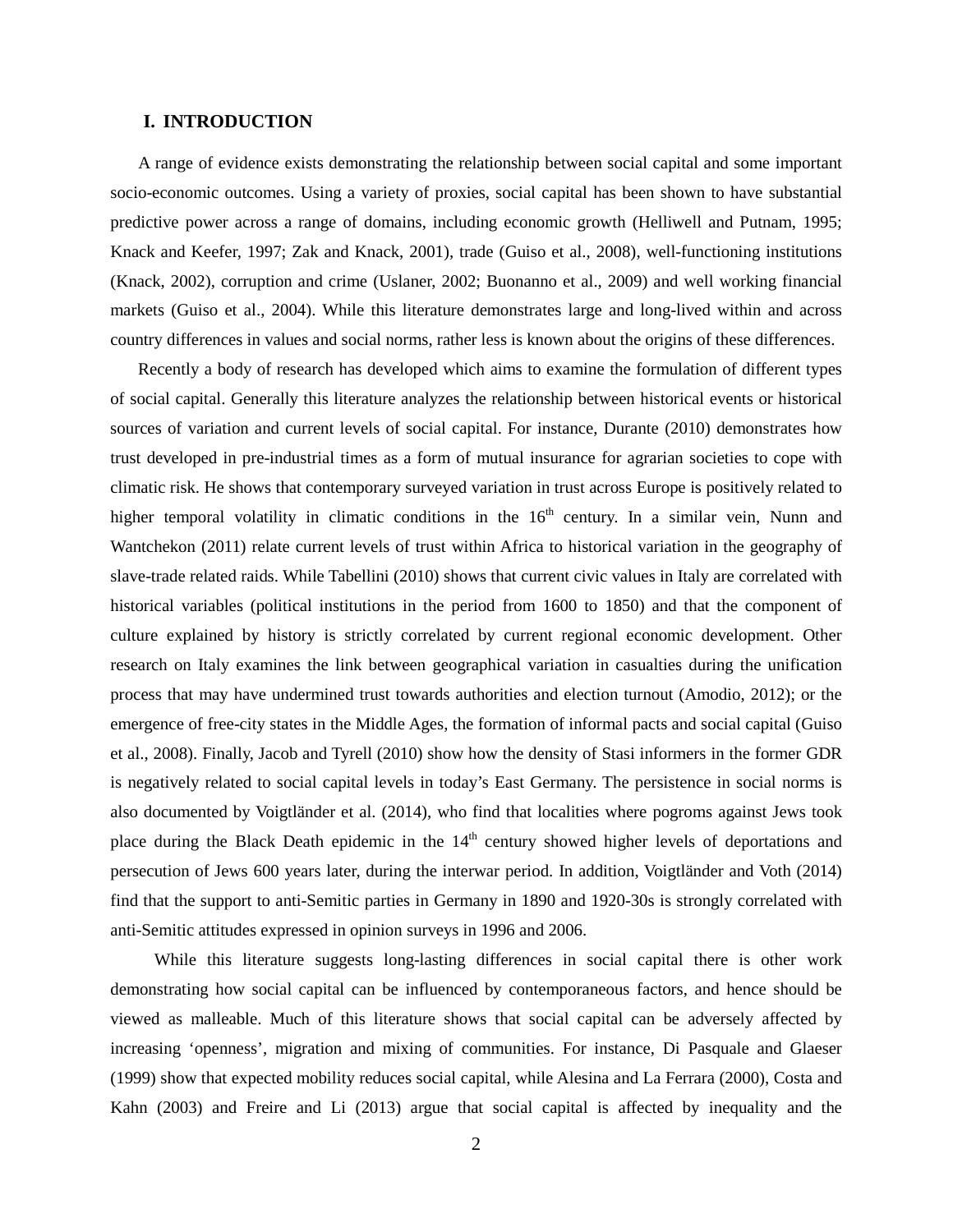heterogeneity of communities. These results are in line with the theoretical model proposed by Glaeser et al. (2002) according to which social capital investment increases when the return to social skills is higher and in communities with higher aggregate social capital, while it tends to decreases with age and relocation to a different community. According to these arguments, the increased mobility that has been witnessed over the past two centuries should act to dissipate differences in social capital across individuals or groups of individuals.

This paper contributes to this literature but takes a different tact. Specifically, we focus on a unique immigration event in Italy that was geographically concentrated. This allows us to ask a number of questions related to how persistent initial variations in social capital are over time, but at the same time to shed light on issues related to the cultural and social assimilation of immigrant groups. We focus on the settlement of large groups of Albanians into southern Italy following the invasion of the Balkans by the Ottoman Turks in the late  $16<sup>th</sup>$  century. Importantly, these groups moved to geographically clustered villages within southern Italy. They were granted hospitality and some privileges by the local hosting barons and still now their descendants live in some southern Italian villages, whose inhabitants are called Arbëreshë.

Of the various groups who have historically settled in southern Italy only the Albanians have survived as a distinct ethic group. They have essentially lived peacefully in southern Italy for more than 500 years. This may reflect the fact that their way of life did not disturb the status quo. Some villages formerly populated by Albanian have lost their Albanian traits, while others (around 40) scattered in four regions (Basilicata, Calabria, Molise, Apulia, Sicily), in the southern part of Italy, still preserve a distinct language (they speak Arbërisht, an old variant of Albanian) and a distinct religious rite (Greek Orthodox).

The main thrust of our paper is to investigate whether these populations show different levels of civic capital compared to "Italian" groups living in the same geographical area. This is an interesting setting in so far as Southern Italy is noted for its poor endowment of social capital (see for instance, Bertoni et al, 2013 and Paccagnella and Sestito 2014). The Arbëreshë people, apart from preserving a distinct language, may have preserved distinct social values, which could be pre-determined or the result of their attempt to be accepted in a hosting country.

We show that this group of individuals displays significantly higher levels of civic capital than comparable indigenous groups. Moreover, this is observable for a period (immediate post war) where there was limited inter-regional mobility and interaction with other areas; but has not diminished markedly in the following half century when mobility substantially increased. This result is important as it demonstrates how substantial variations in civic capital can be created by specific historical episodes, and that these differences may be very long lasting. This latter point is of clear interest if one considers, as per the literature highlighted above, that social capital has a key role in explaining cross-country and within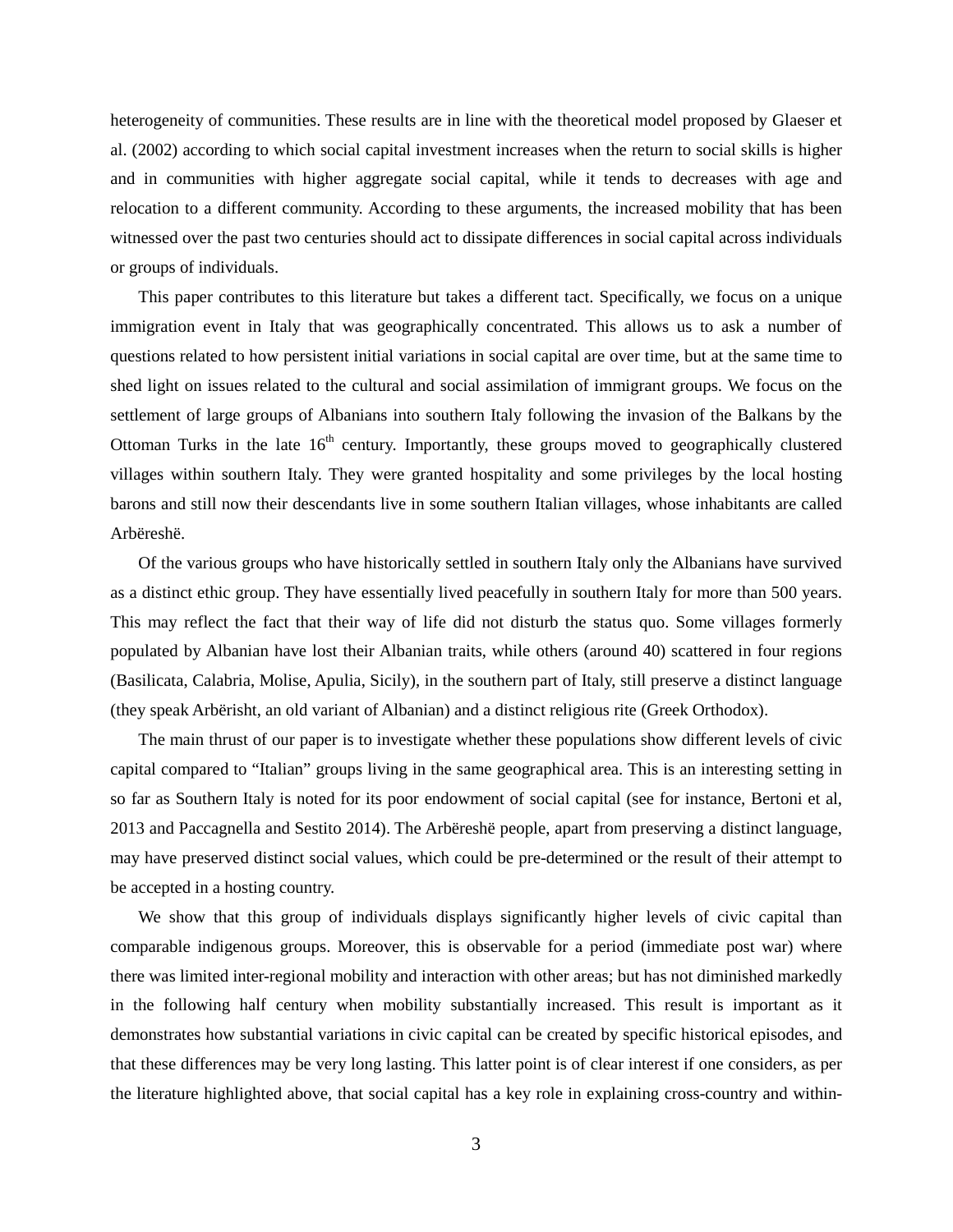country variations in institutional and economic performance. In addition, our result is of interest insofar as it has implications for the role of large-scale migration on social norms.

To deal with the endogeneity issues that might plague our results we firstly look at successively more restrictive geographic comparisons: more proximate areas should differ less in terms of unobserved characteristics that influence both civic capital and voter turnout. Then, as an alternative strategy we adopt an instrumental variable approach and use as a source of variation the historical location of two seminaries that contributed greatly to the preservation of the Arbëreshë culture. Our results remain qualitatively unchanged and instrumental variable estimates are larger in magnitude compared to OLS estimates, suggesting that unobservable confounding factors produced a downward bias.

The paper is organized as follows. In section II it is provided information on the historical background. Section III discusses the identification strategy, while section IV presents the data and the details on the treated and control municipalities. Section V presents the main results. Section VI offers some robustness checks and section VII concludes.

#### **II. BACKGROUND**

We focus on a unique migration event that occurred in Italy in the late sixteenth century following the invasion of the Balkans by the Ottoman Turks. There is a general agreement that the migration period was from 1448 to 1543 and that there were three main waves (see Scaglione, 1921, and Zangari, 1940). The first two migrations waves (1448-1459) were the consequence of the political alliance between the Albanian chieftain George Kastrioti Skanderbeg, who unified the Albanian tribes against the Ottoman invasion, and the Italian aristocracy (Pedio, 1943). In two occasions (in 1448 and in 1459 respectively) the king of Naples appealed to Skanderbeg for aid in suppressing revolts. After the military interventions the Albanian mercenaries asked and obtained hospitality, settling in a number of villages. The main migration wave was the third one occurring immediately before the defeat of the Albanian resistance (1480) when the hope of victory over the Turks began to fade. From 1470 to 1480 many Albanians received hospitality in southern Italy. They were directed towards specific territories based on the necessity of repopulating some areas and to fill the lack of labor in some feudal areas, avoiding, at the same time, too much concentration of Albanians and potential conflict with local populations. The Albanian immigrants were accepted by the local barons and obtained some privileges, such as the right to speak their own language and tax relief. The Pope allowed them to keep the Greek-Byzantine rite and exempted them from paying tributes to the Church. $2$  These facts might have shaped the expectations of trustworthiness towards the political authority. In addition, these people, being refugees in a hosting country, might have built social

<span id="page-5-0"></span> $\frac{1}{2}$ <sup>2</sup>Thanks to the intervention of Pope Paul II many local barons granted them land at better conditions that those granted to indigenous Italian populations.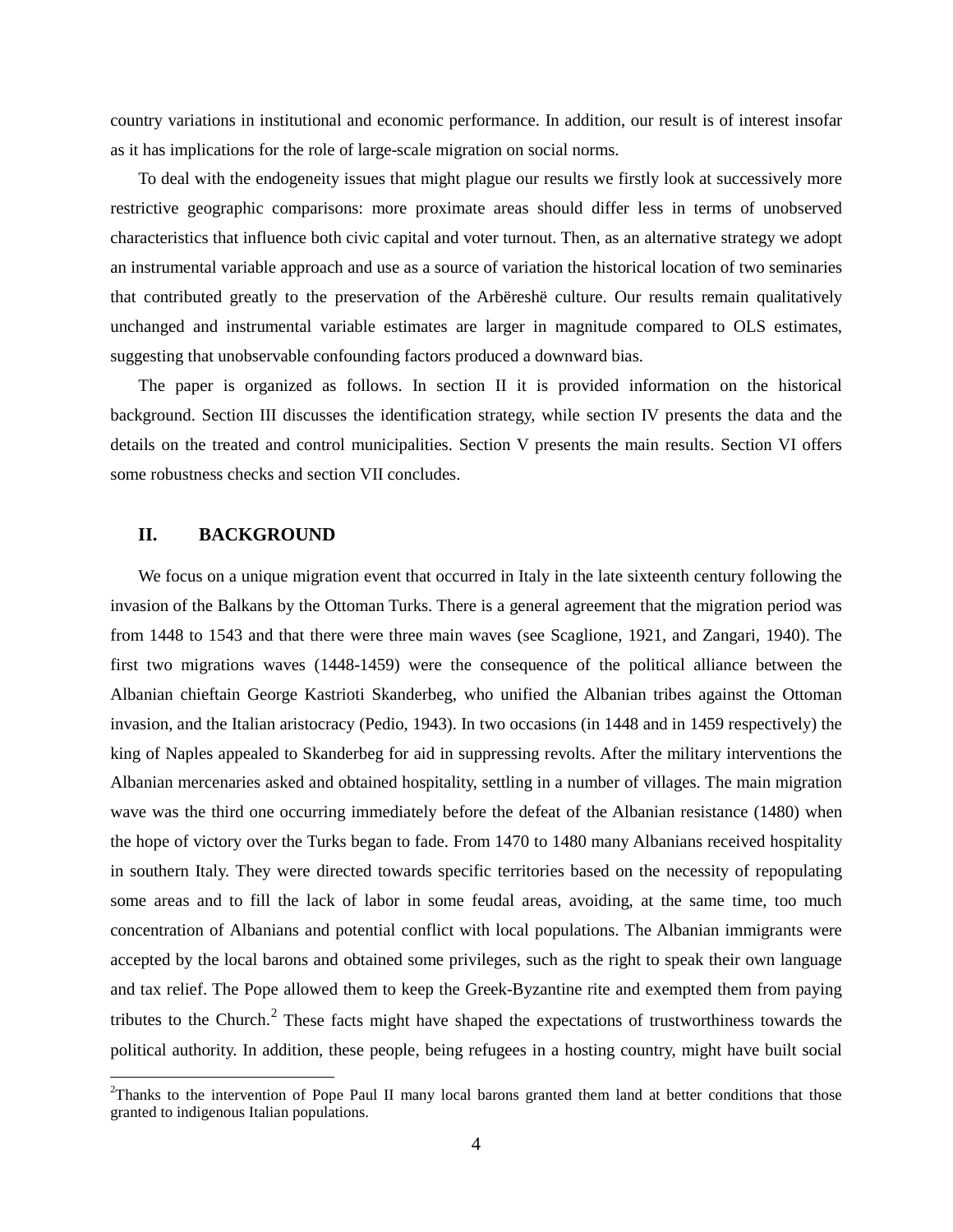ties among them and developed cooperative attitudes enabling them to achieve collective goods. This process is at the origin of the development of several communities in the South of Italy: many villages in the regions of Apulia, Basilicata, Calabria, Molise and Sicily, were founded or repopulated by Albanians. A variety of historical sources report that in the seventeenth century about a hundred Italian villages were populated primarily by Albanians.<sup>[3](#page-5-0)</sup>

No reliable historical sources exist to establish whether these migrants, compared to the indigenous populations living in the same areas, were from a 'better' social background. However, modern historians argue that Albanian high-caste dignitaries were not present among the refugees of the  $16<sup>th</sup>$  century nor among the other migration waves. Instead, these immigrants were ordinary people accompanied by a few Orthodox priests. Similar to the other populations living in the area, they were mainly shepherds, farmers, peasants, while nobles and wealthier people moved to major towns, such as Venice, Naples and Palermo (Bugliaro, 2002). Nevertheless, we are not able to establish whether these immigrants left their country with different resources in terms of both human and social capital and whether these recourses were passed to the following generations.

Possibly as a consequence of the fact that their way of life did not disturb the status quo, and because they have been in many circumstances loyal to the Italian state, they were accepted and they have lived peacefully in southern Italy for more than 500 years. The Arbëreshë have never had a political or ethnic conflict with the Italian State and never claimed or desired separation or autonomy. Instead, they consider themselves Italians who in addition have Albanian origins (Derhemi,  $2002$ ).<sup>[4](#page-6-0)</sup> The Arbëreshë strongly contributed to the Italian Risorgimento and to the military campaigns that lead to the country unification in 1861. To give an idea of the role played by this minority for the Italian unification process it is useful to report that three of the six ministers appointed by Garibaldi (who commanded and fought in many military campaigns that led to the formation of a unified Italy) for his provisional government were from Arbëreshë villages.[5](#page-6-1)

No information exists regarding which villages were populated by Albanians in the  $16^{th}$  century. Some historical information is available on villages whose origin is thought to have been Albanian but which now retain no or slight traces of their past heritage.<sup>[6](#page-6-2)</sup> The first reliable information on Albanian

<span id="page-6-3"></span><sup>&</sup>lt;sup>3</sup> Some small number of ethnic Albanians were present in Italy before this time.

<span id="page-6-0"></span><sup>4</sup> Arbëreshë elite families actively sought integration in Italian society through intermarriage, mainly involving members of the Italian elite. Francesco Crispi (1818-1901), one of the former Italian Prime Ministers after the unification of Italy and Antonio Gramsci (1891-1937) a founding member and leader of the Italian Communist Party, were of Albanian descents.

<span id="page-6-1"></span><sup>&</sup>lt;sup>5</sup> They were Luigi Giura, Pasquale Scura and Francesco Crispi. The Arbëreshë commitment to these political causes is also reflected in their popular songs in which they compare the Italian hero Garibaldi to the Albania hero Skanderbeg (Serra, 1969).<br><sup>6</sup> Among the villages whose people have become integrated with the Italians some sources (Nasse, 1964) report:

<span id="page-6-2"></span>Arlette, Cavallerizzo, Cervicati, Farneta, Gizzeria, Macchia, Porcile, Rota, Vena, Zangarona, Colle di Lauro,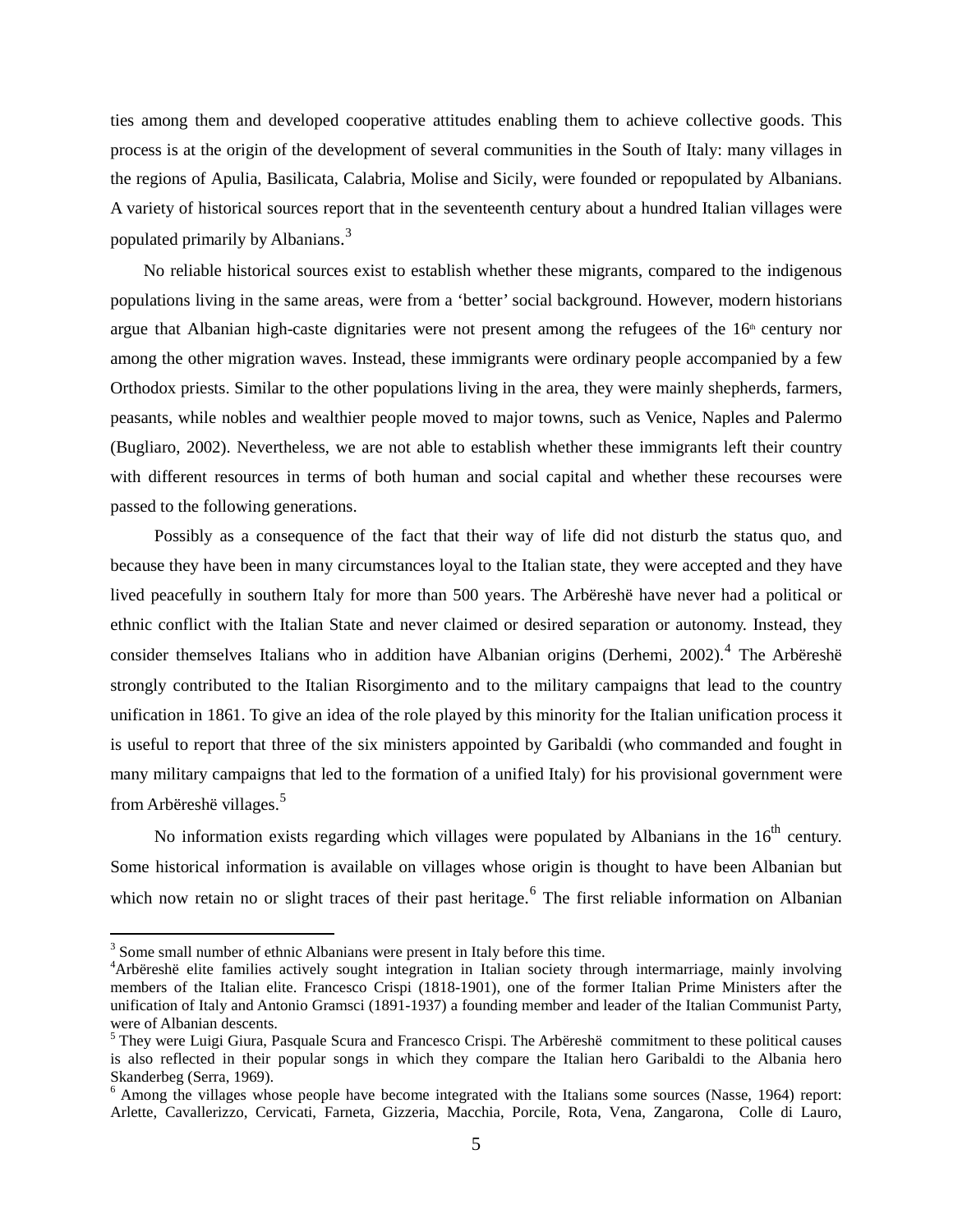communities in Italy is from the 1861 census of the Italian population, which provides information of the share of population speaking the Arbërisht in each village. From this source we found that in 47 villages there was a share of population (ranging from 4% to 100%) speaking Arbërisht.<sup>[7](#page-6-3)</sup> This share was smaller than 50% in only five villages, while in the others on average 91% of the population has preserved the Arbërisht language.

Currently, the Arbëreshë minority is estimated to number approximately 90,000-100,000 people living mainly in 41 villages in which most of the inhabitants still preserve the Arbërisht language and observe Greek orthodox rites (Altimari and Savoia, 1994). In our analysis we consider as Arbëreshë the 41 villages still now preserving these traits. However, our results remain qualitatively unchanged even if we focus on the 45 villages (we exclude the two villages located in Abruzzo and Campania) taken from the 1961 census.

According to experts (see Cucci, 2007), a major contributor to the preservation of the Arbëreshë culture comes from the institution, in the XVIII century, of two seminars, one located in Calabria and the other on the island of Sicily. The Collegio Corsini was founded in 1732 in San Benedetto Ullano (Calabria). In 1794 it was moved to San Demetrio Corone and the name changed to Collegio Sant'Adriano. In the same period (1734), in Sicily, Palermo, the Greek college later called "Collegio Greco-Albanese" was founded. These seminaries trained members of the Arbëreshë clergy, together with a large number of professionals. These seminaries were important as cultural centers and for the maintenance of the Arbëreshë language and the Greek orthodox rite.<sup>[8](#page-7-0)</sup> Figure 1 depicts a map of Italy, which highlights the regions interested by the Arbëreshë immigration, and – within those regions – the location of the Arbëreshë villages and of the two seminaries.

#### **III. DATA**

 $\overline{a}$ 

Arbëreshë villages are in many ways similar to other villages of southern Italy (there are no differences in the house type, land use, diet, clothing, education), however, after more than 500 years from

Santacroce di Magliano, Sant'Elena Sannita, Bronte, Biancavilla, San Michele di Ganzaria, Sant'Angelo, Faeto, Faggiano, Martignano, Panni, San Paolo

<span id="page-7-1"></span><sup>7</sup> These villages are in Abruzzo (Villa Badessa), Apulia (Casalvecchio di Puglia, Chieuti, Monteparano, San Marzano di San Giuseppe), in Basilicata (Barile, Ginestra, Maschito, San Costantino Albanese, San Paolo Albanese), in Calabria (Acquaformosa, Amato, Andali, Carfizzi, Castroregio, Cerzeto, Civita, Falconara Albanese, Firmo, Frascineto, Lungro, Marcedusa, Mongrassano, Pallagorio, Plataci, San Basile, San Benedetto Ullano, San Cosmo Albanese, San Demetrio, San Giacomo, San Giorgio Albanese, San Martino di Finita, San Nicola dell'Alto, Santa Caterina Albanese, Santa Sofia d'Epiro, Spezzano Albanese, Vaccarizzo Albanese), in Campania (Greci), in Molise (Campomarino, Montecilfone, Portocannone, and Ururi), in Sicily (Contessa Entellina, Palazzo Adriano, Piana degli Albanesi, Mezzoiuso, Santa Cristina di Gela).

<span id="page-7-0"></span> $8 \text{ In } 1805$  the Collegio Corsini seminar was transformed in a Lyceum devoted at providing education in classical and scientific studies to the young Arbëreshë.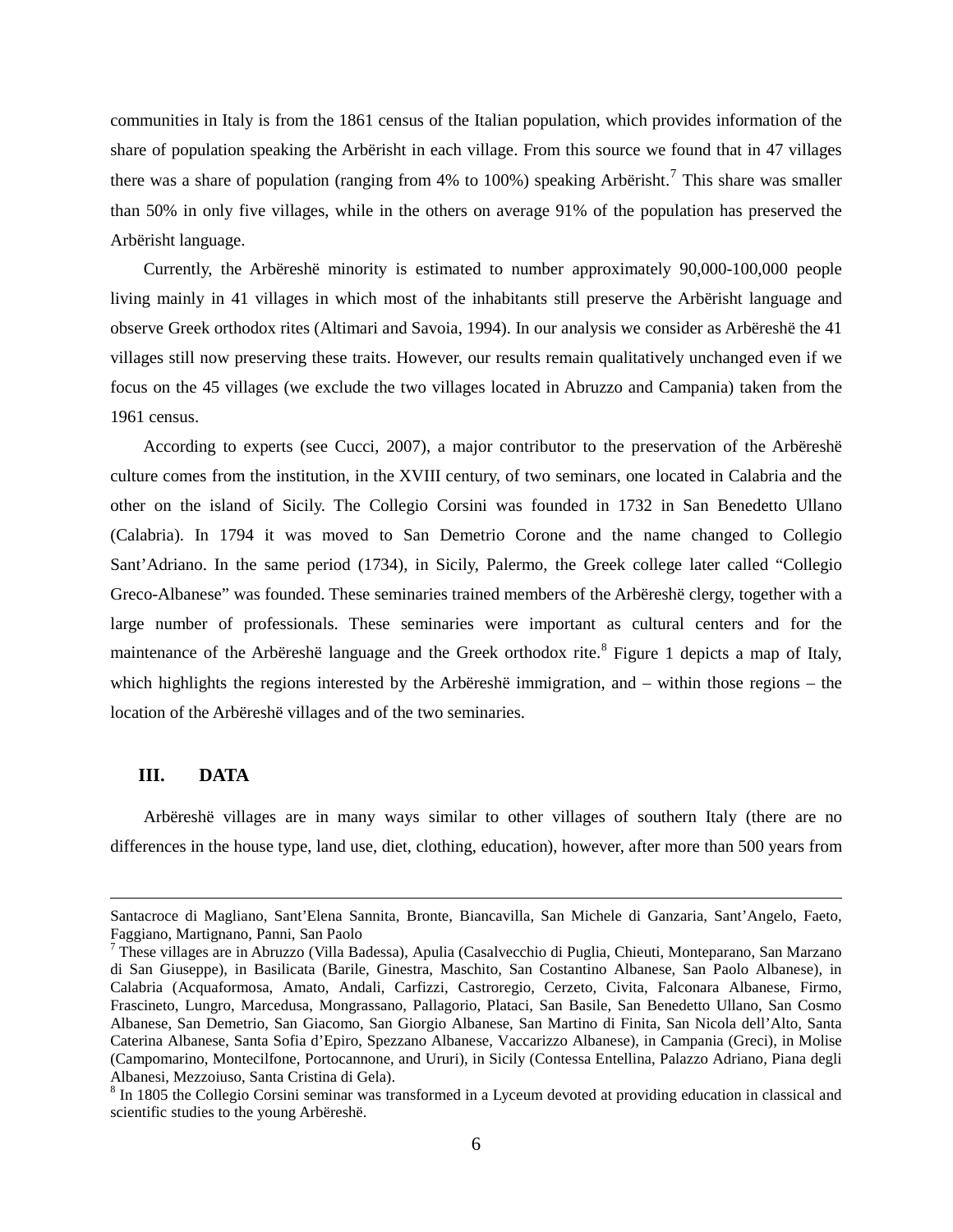the arrival of their ancestors in a region where they had almost no contact from their homeland, their inhabitants have demonstrated a substantial degree of cultural resilience. The aim of our research is to understand whether these villages display significantly different levels of social capital than comparable indigenous 'Italian' groups.

A key issue in examining social capital is measurement. As highlighted by Guiso *et al* (2010), it is increasingly clear that social capital is an ambiguous term that has been invoked in a range of ways that are not necessarily consistent.<sup>[9](#page-7-1)</sup> Guiso *et al* (2010) suggest the alternative concept of "civic capital" as a set of values and beliefs that facilitate co-operation. Specifically, it is these "persistent and shared beliefs and values that help a group overcome the free rider problem in the pursuit of socially valuable activities" (Guiso et al, 2010, p.3).

Existing empirical work aimed at measuring civic capital focuses on one of two approaches. The first approach is to use survey responses on questions regarding trust, such as those commonly included in the major value or social surveys. An alternative approach is based on revealed-preference style proxies that are connected to civic capital by some view of socialization; such as charitable giving or election turnout. In this paper, we focus on these latter types of measures as we believe that these measures are more convincing as stakes are attached to this behavior.

More precisely, we focus on a variety of measures of voter turnout, which fits with a key concept of civic capital, the propensity to cooperate and help in the creation of collective goods (Amodio, 2012; Guiso et al. 2010). We firstly consider referenda turnout since this is a measure of social capital widely used in the economic literature. However, as we only have data for the 2011 Italian referenda,  $^{10}$  $^{10}$  $^{10}$  we also consider European Election turnout for the period 1979-2014. European elections are comparable with referenda since turnout at these elections is unlikely to be driven by economic incentives; $<sup>11</sup>$  $<sup>11</sup>$  $<sup>11</sup>$  due to these</sup> reasons data on these elections have been already used as a proxy of civic capital (see for instance Amodio, 2012; Barone and Mocetti, 2014).

Finally, we also examine participation at the Italian parliamentary elections of the lower house of the Parliament (*Camera dei Deputati*), in general elections. Existing research demonstrates that generalized interpersonal trust and norms of reciprocity are strongly correlated to turnout (Newton, 1997; Putnam, 1995; Putnam, Leonard and Nanetti, 1993; Seligson, 1999). A key advantage of these data is that they cover a relatively long period (1946-2008), which allows us to investigate if civic behavior has changed

<span id="page-8-2"></span><sup>&</sup>lt;sup>9</sup> This raises concerns regarding the measurement of social capital, how it can be 'accumulated', and more fundamentally the comparability of research that often uses vastly different proxies to measure its effect.

<span id="page-8-0"></span> $^{10}$  Unfortunately, data on turnout at the most relevant referenda held in Italy are not available at municipality level. Data on important Italian referenda asking people to express their views on issues such as the legalization of divorce (1974) and abortion (1981) are only available at provincial level and as a result we cannot use them for our analysis.

<span id="page-8-1"></span><sup>&</sup>lt;sup>11</sup> The supranational nature of the European Parliament makes electoral turnout less subject to contamination problems due to patronage.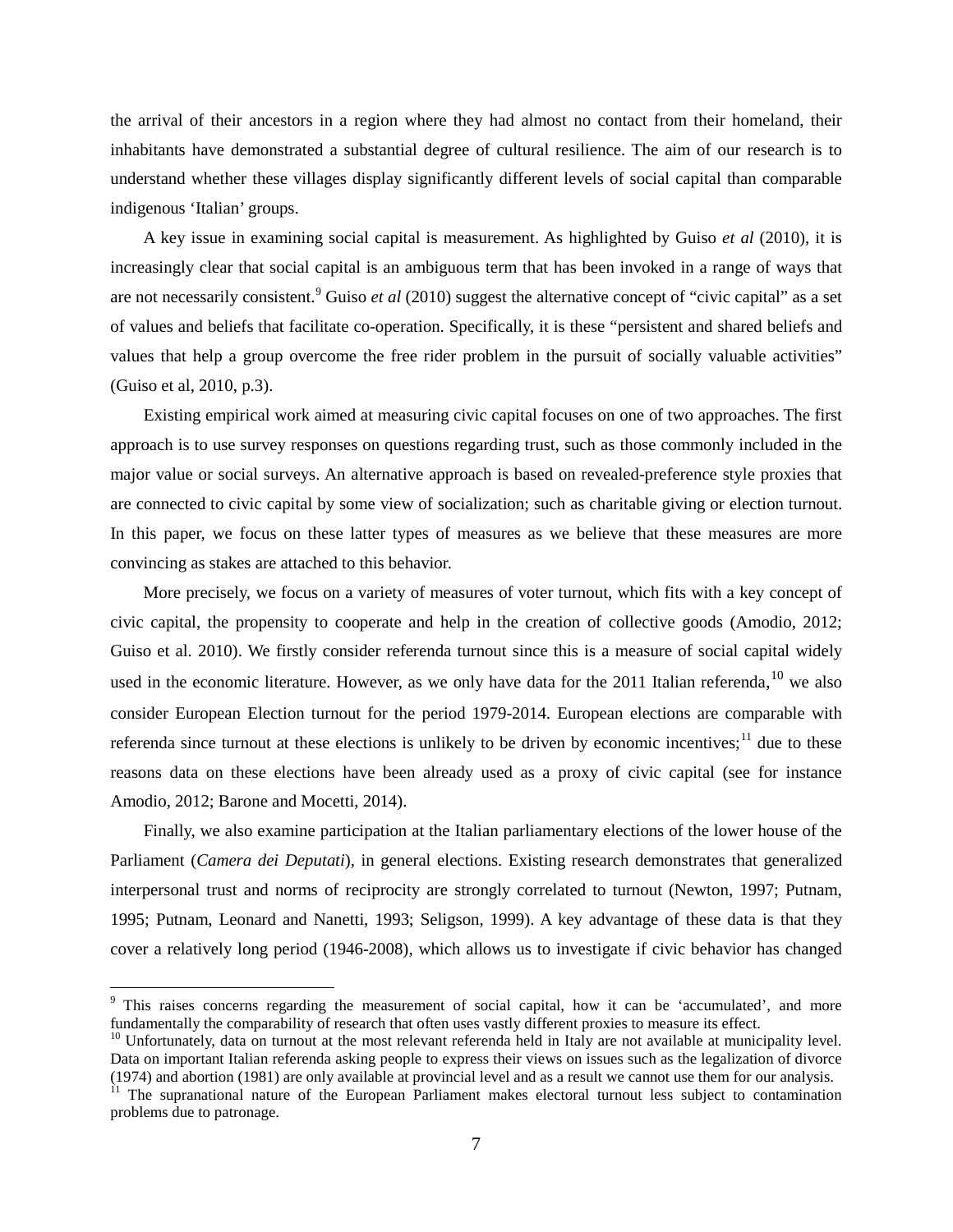across the post-war period. Data on turnout at the 2011 referendum and at European elections are provided by the Italian Ministry of the Internal Affairs, while data for the Italian Parliament are form the "Atlante Storico-Elettorale d'Italia". We measure *Turnout* as the ratio between the number of voters and the number of eligible voters.

As the Arbëreshë municipalities are a small minority living in very specific areas of Italy, there is a difficulty in finding a clean counterfactual group to compare their behavior to. Our initial starting point is to restrict our attention to regions in which there is at least an Arbëreshë community and to consider only municipalities with less than 8,704 inhabitants (in the 2001 census the largest Arbëreshë municipality has 8703 inhabitants while the remaining Arbëreshë municipalities have on average about 2000 inhabitants). In practice, this restricts our sample to about 961 municipalities, 41 Arbëreshë municipalities (treated group) and 920 indigenous municipalities, located in five different regions (Molise, Basilicata, Apulia, Calabria and Sicily).

As shown in Table 1, average turnout in Arbëreshë municipalities is higher than turnout in indigenous municipality both when considering the 2011 referenda and European elections. Instead, the reverse is true when we look at turnout at national elections.

#### **[TABLE 1]**

To control for municipalities' demographic characteristics, we match each election with the closest Italian Census of Population held every ten years (we use data from 1951 to 2001).<sup>[12](#page-8-2)</sup> We have information on the size of resident population, the average level of employment, the educational attainment of the population and the percentage of people aged 65 or over.<sup>[13](#page-9-0)</sup> We use this information to compare Arbëreshë and indigenous municipalities. In Table 2 the mean for the demographic characteristics together with geographic characteristics are reported, both for Arbëreshë and non-Arbëreshë municipalities. In the first three columns we consider the 1951 Italian Census, while in the last three columns we refer to the latest available census, held in 2001 (results do not qualitatively change even when we collapse our data and compare the average values taken in the period 1951-2001 by our variables of interest). Differences in

<sup>&</sup>lt;sup>12</sup> Data from Census 1971, 1981, 1991 and 2001 are accessible through Statistical Atlas of Municipalities (Atlante Statistico dei Comuni) (ISTAT, 2009). There are no readily usable data from Census 1951 and 1961 and we obtained the data by examining the volumes "Censimento della Popolazione" distributed by the Italian Ministry of Internal Affairs in hard copy.

<span id="page-9-1"></span><span id="page-9-0"></span> $^{13}$  More precisely we use data from the 1951 census for national elections held from 1946 to 1953, data from the 1961 census for national elections held from 1958 to 1963, data from the 1971 census for elections held from 1968 to 1976. Data from the 1981 census are used for national and European elections held in the period 1979-1984. Instead for elections held in the period 1989-1994 we use data from the 1991 census, while data from the 2001 census are used for elections held after 1994.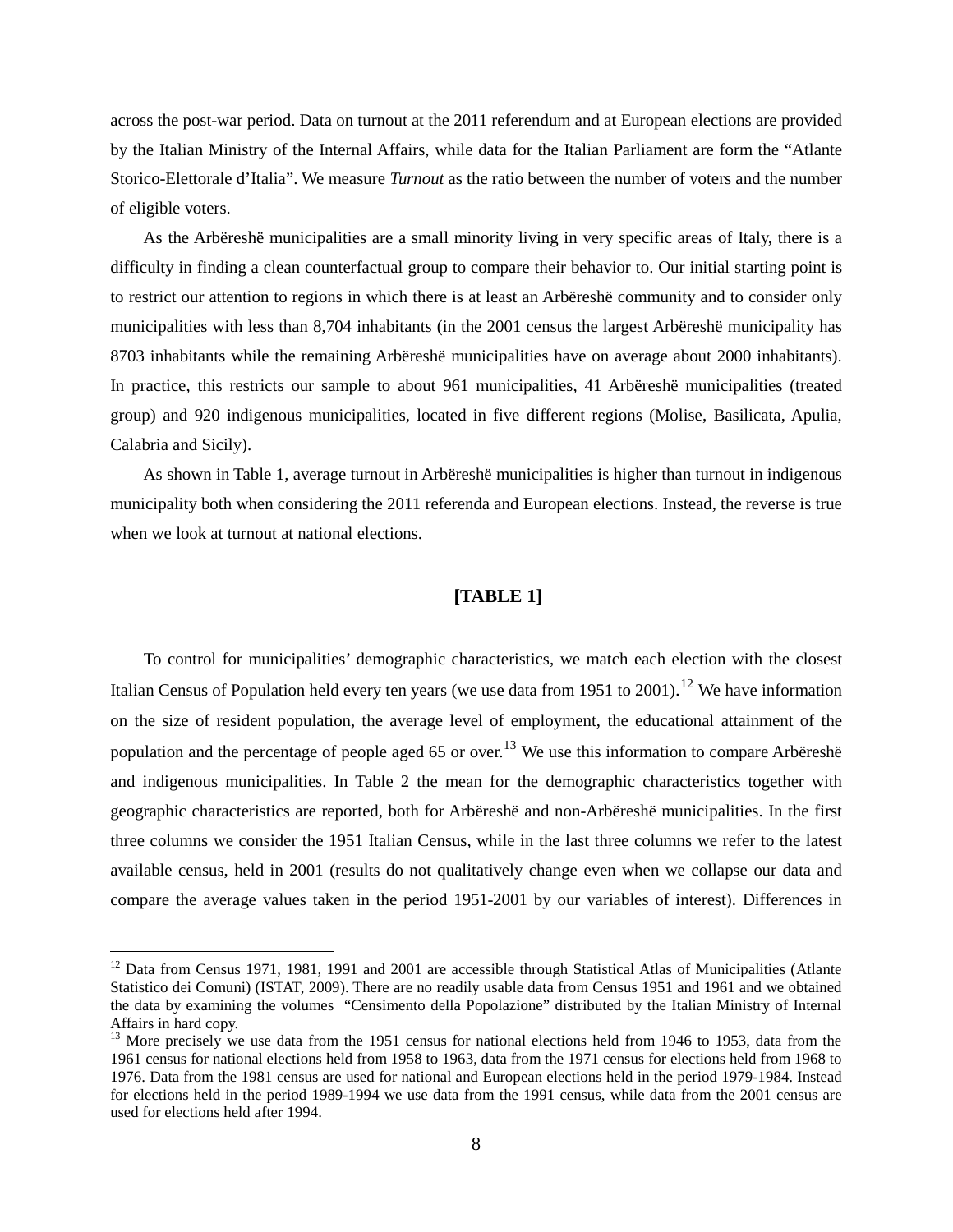means between Arbëreshë municipalities and non-Arbëreshë municipalities are presented in columns 3 and 6 (standard errors are reported in parentheses). $<sup>14</sup>$  $<sup>14</sup>$  $<sup>14</sup>$ </sup>

#### **[TABLE 2]**

Our results show that Arbëreshë and non-Arbëreshë municipalities are comparable in terms of a number of observable characteristics: there are no significant differences between the two groups in terms of employment, average schooling, altitude, size of the territory under the jurisdiction of each municipality. There are, however, some statistically significant differences in terms of population (when considering the 2001 census), the proportion of the population that is older than 65 and the illiteracy rate. Most notably, Arbëreshë municipalities tend to be smaller and to have a higher percentage of elderly and illiterate people. Our expectation, in terms of our subsequent empirical analysis, is that this difference should lead to, at worst, a conservative (i.e. biased towards zero) estimate of the effect of social capital on behavior. For instance, one would expect lower literacy levels to lead to, if anything, a lower level of voting turnout. While this suggests a lack of observable confounding factors between our villages of interest and comparison villages, unobservable confounding factors may still exist. Even if we cannot directly test this, in our subsequent empirical analysis we take a number of steps aimed at assessing the robustness of our results.

#### **IV. EMPIRICAL METHODOLOGY**

The initial empirical analysis involves estimation of an OLS model with fixed effects at a regional or provincial level<sup>[15](#page-10-0)</sup> to analyze whether Arbëreshë municipalities display significantly different levels of civic capital compared to similar Italian municipalities. More precisely, we estimate variants of the following model:

[1] 
$$
Turnout_{it} = \beta_0 + \beta_1 Arbereshe_i + \beta_2 X_{it} + \varphi_i + \mu_t + \varepsilon_{it}
$$

where  $Turnout_{it}$  is the outcome variable (voter turnout at referendum, at European elections and at national elections) in municipality  $i$  in election year  $t$ ; *Arbereshe<sub>i</sub>* is our main variable of interest and it takes a value equal to 1 for the 41 villages still maintaining Arbëreshë traits;  $X_{it}$  is a vector of municipal

<span id="page-10-1"></span><sup>&</sup>lt;sup>14</sup> The difference in the number of observations is due to missing data or to the fact that new municipalities were created from 1951 to 2001.

<span id="page-10-0"></span><sup>&</sup>lt;sup>15</sup> Provinces are the lower-tier administrative institution, placed between municipalities (our unit of observation) and regions (such as Apulia, Molise, Calabria, Campania and Sicily).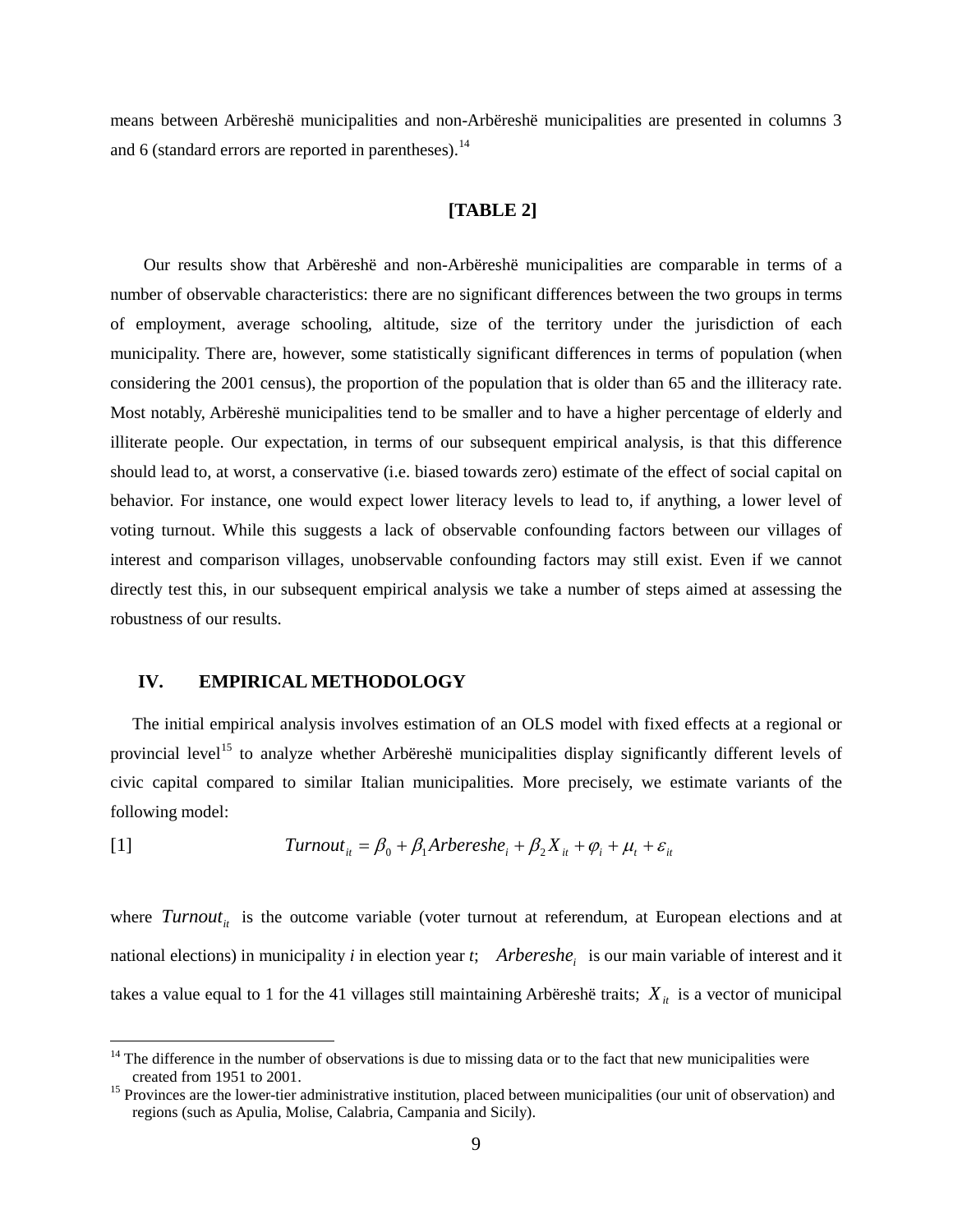characteristics at the time of elections, such as the population size, the average number of years of education of the inhabitants, the fraction of employed people in the population, the fraction of elderly people;  $\varphi_i$  and  $\mu_t$  are respectively region or province (more disaggregated) and an electoral year fixed effect, whereas  $\varepsilon_{it}$  is the stochastic error term of the model.

Arbëreshë villages are a subset of all original villages that were settled or repopulated by the Albanians, and this maintenance of tradition is likely to be non-random. A concern would be that those areas, with unobservable characteristics more likely to lead to different levels of social capital, are also related to differential likelihood of the maintenance of these traditions. For instance, more isolated areas may be less likely to converge to Italian social norms in both terms of observed traditions and voting behavior.

To examine this issue we firstly look at successively more restrictive geographic comparisons. Again the underlying idea is that more proximate areas should differ less in terms of unobserved characteristics that influence both civic capital and voter turnout. A difficulty with the provincial fixed effects is that this implicitly throws out comparison municipalities that, while proximate, are across provincial boundaries. Then, we estimate variants of our model where we successively reduce the comparison group to municipalities within 60kms and 30kms of an Arbëreshë municipality.

Finally, we use the historical location of two seminaries that according to researches gave a great contribution to the preservation of the Arbëreshë culture as a source of variation. This information is at the basis of our 2SLS estimation strategy, specifying the model presented above as follows:

[2] 
$$
Turnout_{it} = \beta_0 + \beta_1 Arbereshe_i + \beta_2 X_{it} + \varphi_i + \mu_t + \varepsilon_{it}
$$

[3] 
$$
Arbereshe_i = \alpha_1 Dist_i + \alpha_2 Dist_i^2 + \alpha_3 X_{it} + \mu_t + \nu_{it}
$$

From equations [2] and [3] we can notice that *Arbereshe<sub>i</sub>* might be positively or negatively correlated with the error term  $\varepsilon_{it}$ , leading to biased estimates in the province fixed effects model. For instance, some unobservable features of *Arbereshe<sub>i</sub>* municipalities embedded in the error term of equation [1], may affect both the maintenance of Arbëreshë peculiar traits and voters' decision to cast their vote.

As we only observe the sub-set of Arbëreshë communities still maintaining some peculiar traits, our instrument relies on the idea (supported for instance by Altimari, 2002, and Cucci, 2007) that cultural resilience has been affected by the closeness to two seminaries, founded to provide free education to the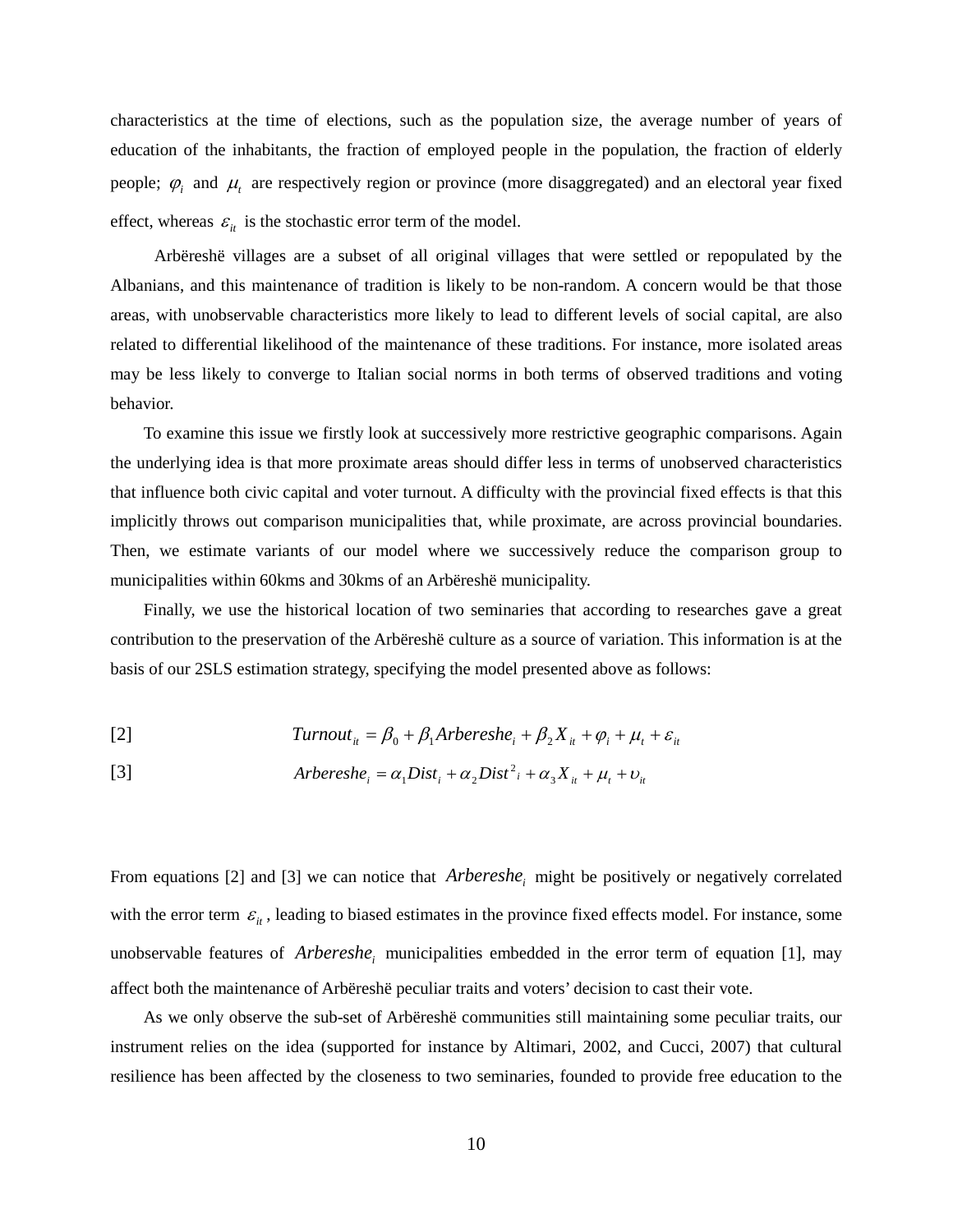Arbëreshë clergy. Then, we instrument our dummy *Arbereshe<sub>i</sub>* with the distance of each municipality to the municipality in which is located the closest seminary. Since the two seminaries are located one in mainland Italy (San Demetrio) and the other on the island of Sicily (Palermo), we consider the distance from the Sicilian seminary for municipalities located in that region and the distance from the one located in the mainland for all the others.<sup>[16](#page-10-1)</sup> Clearly the initial location choice for the seminaries may not have been random. Nevertheless, their construction occurred in the eighteenth century and we argue that these location choices were driven by factors that are unlikely to be directly related to current civic behavior. As one may expect the effect of proximity to be non-linear, we introduce a quadratic term in distance. We also alternatively include region or province fixed effects.

#### **V. OLS RESULTS**

Table 3 provides regional fixed effects estimates of the conditional correlation between a community historically being in receipt of Albanian immigration and voter turnout. We report results for the 2011 Italian Referendum, the European Parliament elections (1979-2014) and the national elections (1946- 2008), respectively. In all regressions standard errors are robust to heteroskedasticity.

For all our turnout measures these reveal a statistically significant relationship. For instance, as shown in column (1), where we only control for regional dummies, referendum turnout is 2.7 percentage points higher in Arbëreshë communities. Since turnout at referendum in indigenous municipalities is on average 53% this implies an increase in turnout of about 5%.

#### **[TABLE 3]**

As shown in column (3), the corresponding relationship is 3.4 percentage points for turnout at the European elections (on a base of about 66% this translates in an increase of about 5%). The relationship between turnout at general elections and Arbëreshë (column 4) shows a similar albeit smaller effect, with a 1% increase in turnout.

Models reported in columns (2), (4) and (6), introduce controls for a range of potential confounders. These explanatory variables are related to voter turnout in a manner that fits with previous literature and intuition. For instance, the rate of illiteracy is negatively related with turnout, while the share of employed population is positively related with turnout. Introducing these controls substantially improves the 'fit' of

<span id="page-12-0"></span><sup>&</sup>lt;sup>16</sup> For the seminar located in Calabria we refer to the San Demetrio location. Nevertheless our estimates do not change much if we alternatively use the initial location of the seminar in San Benedetto Ullano. The distance between San Demetrio and San Benedetto Ullano is 30 Km.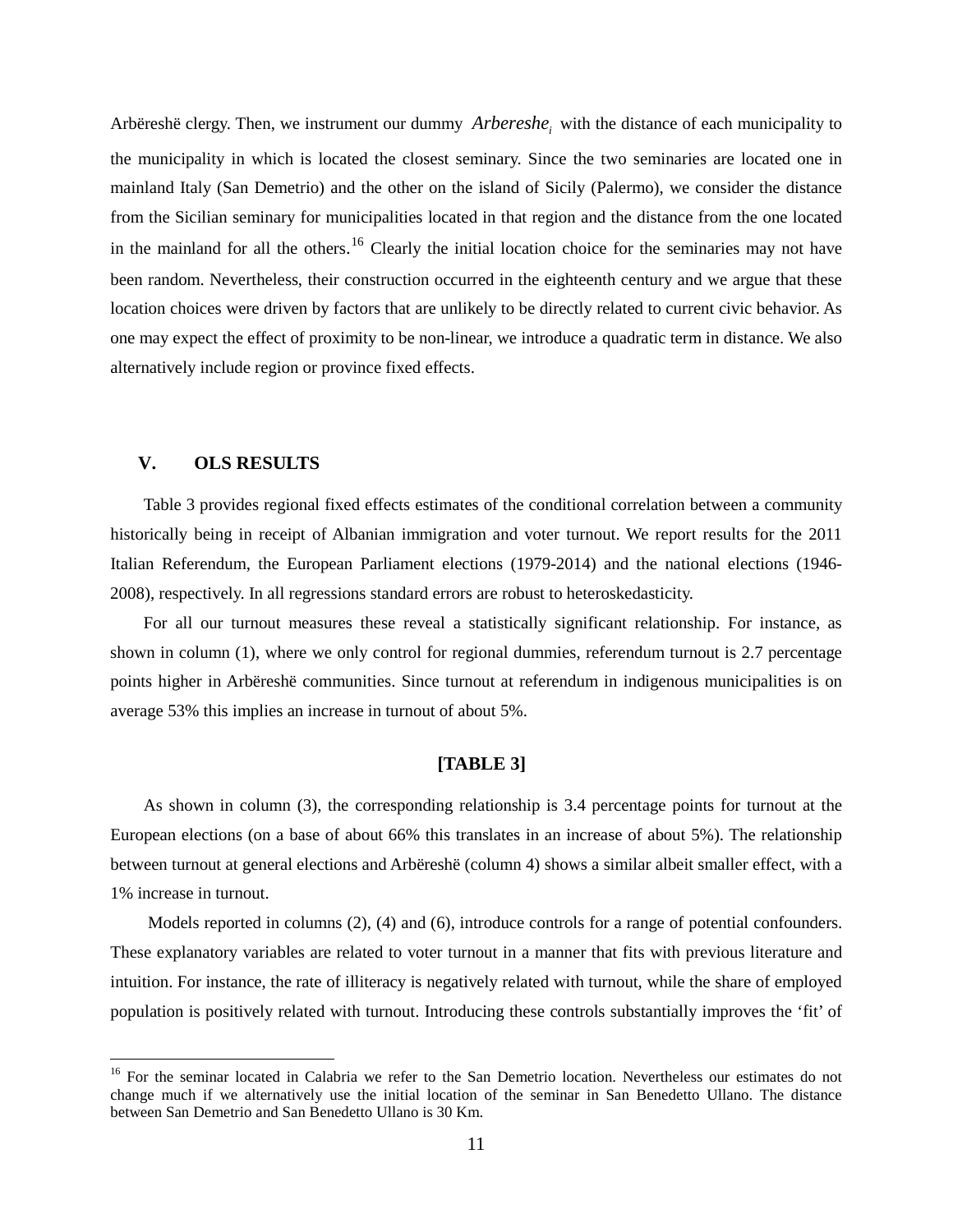these models but does not substantively change the key estimate of interest.<sup>[17](#page-12-0)</sup> These remain statistically significant for all of our turnout measures.

We control for the average number of years of education of population in estimates for referendum turnout and European election. This is not included in the national election estimates that cover longer time periods, as it is not readily available for the older censuses.

These relationships are essentially conditional associations and a number of factors exist that may prevent them from being treated causally, related to variations in unobservable characteristics between Arbëreshë and non-Arbëreshë communities that may be correlated with turnout behavior and civic capital in general. Our first attempt to address this is to restrict the level of comparison by introducing provincelevel fixed effects to our estimates. In this way we seek to wash out unobservable factors influencing turnout behavior that relate to specific areas of Italy. The resultant estimates of the models including the full set of controls are provided in Table 4.

Our key estimate now can be interpreted as the within province variation in turnout behavior associated with a community being Arbëreshë. As shown in columns (1), (2) and (3) for turnout at referendum, European and general elections respectively, while there is some movement in the point estimates, there remains a positive and statistically significant relationship between Arbëreshë communities and voter turnout behavior. The magnitude of the effects is similar, slightly smaller, to that found when controlling for regional dummies.

#### **[TABLE 4]**

As an alternative approach to within-province estimation we also looked at successively more restrictive geographic comparisons. Again the underlying idea is that more proximate areas should differ less in terms of unobserved characteristics that influence both civic capital and voter turnout. Here, we use provincial fixed effects and estimate variants of our models from Table 4, including the full set of controls (not reported to save space), where we successively reduce the comparison group to municipalities within 60kms and 30kms of an Arbëreshë municipality.[18](#page-13-0) These estimates are reported in Table 5. These reveal that our initial results remain in essence even in the most narrow geographic comparison group.

<sup>&</sup>lt;sup>17</sup> These results do not change qualitatively also when we control for the average income per capita in each municipality and for a poverty index (only available starting form 2009). These results are not reported and available upon request.<br><sup>18</sup> The National Statistical Office (ISTAT) provides the geo-coding of all the Town Halls of the 8101 Italian

<span id="page-13-0"></span>municipalities. Through these data, for each municipality the "crow's flight" distance with each of the Arbëresh municipalities is calculated. If the minimum of these distances is larger than the threshold, the municipality is discarded from the analysis.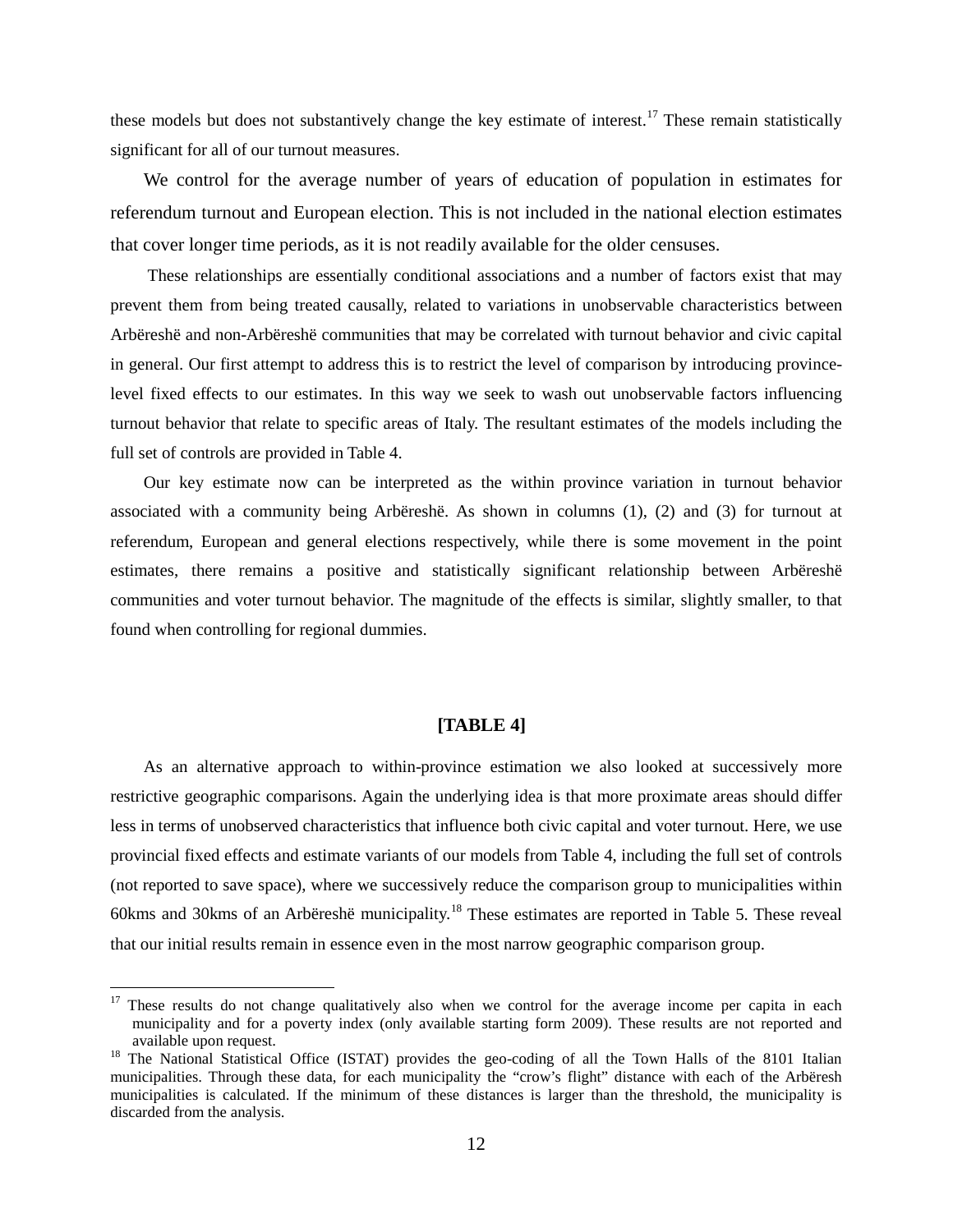Taken together this is supportive of a causal difference insofar as neighboring municipalities, controlling for observed differences, differ markedly in their turnout behavior on the basis of their ethnic composition. This evidence is suggestive of differences of behavior that reflect higher levels of civic capital within Arbëreshë municipalities.

#### **[TABLE 5]**

Having established a contemporaneous relationship between Arbëreshë communities and our indicator of civic capital, a natural question is whether this difference in behavior represents a diminished differential compared to, for instance, larger differences from the native population upon initial immigration. In this sense, we are interested in whether there is an indication of assimilation of immigrant behavior towards the norms of the recipient country. To investigate this we use the general election turnout data to examine behavior across the post-war period. While this is not the same as examining changes in behavior since the  $17<sup>th</sup>$  century, it provides indicative evidence insofar as the post-war period represents one of increased geographic and social mobility. Specifically, we introduce a linear time trend, *t*, and an interaction term between the dummy denoting Arbëreshë municipalities and the time trend, *Arbereshe\*t*, among the regressors.

As shown in column (7) and (8) there is a general decline in turnout over the period of approximately 0.3 of a percentage point per year (we observe 18 elections in our data period)**.** The interaction term between Arbëreshë municipalities, while negative is not statistically significant at standard levels. This suggests that at best there is weak evidence of convergence of Arbëreshë and non- Arbëreshë behavior over the post-war periods. We contend that this, in addition to earlier estimates, is a powerful result insofar as it demonstrates the ability of different civil capital to persist even during a period of increasing mobility and interaction.

#### **VI. Instrumental Variable Results**

Despite our attempts to investigate the sensitivity of our results to appropriate comparison areas, we cannot rule out that our results are driven by underlying differences in unobservable characteristics. As explained above, a particular concern is that we are measuring the effect of *ex post* being an Arbëreshë community. This is a concern as this is a subset of areas where initial settlement occurred and the maintenance of tradition is likely to be non-random. Most critically, those areas where differences in underlying civic capital were greatest may be those municipalities where we might expect these communities to survive as recognizably distinct groups. We seek to directly examine this source of bias using an instrumental variable approach that exploits exogenous variation in the likelihood of maintaining traditions.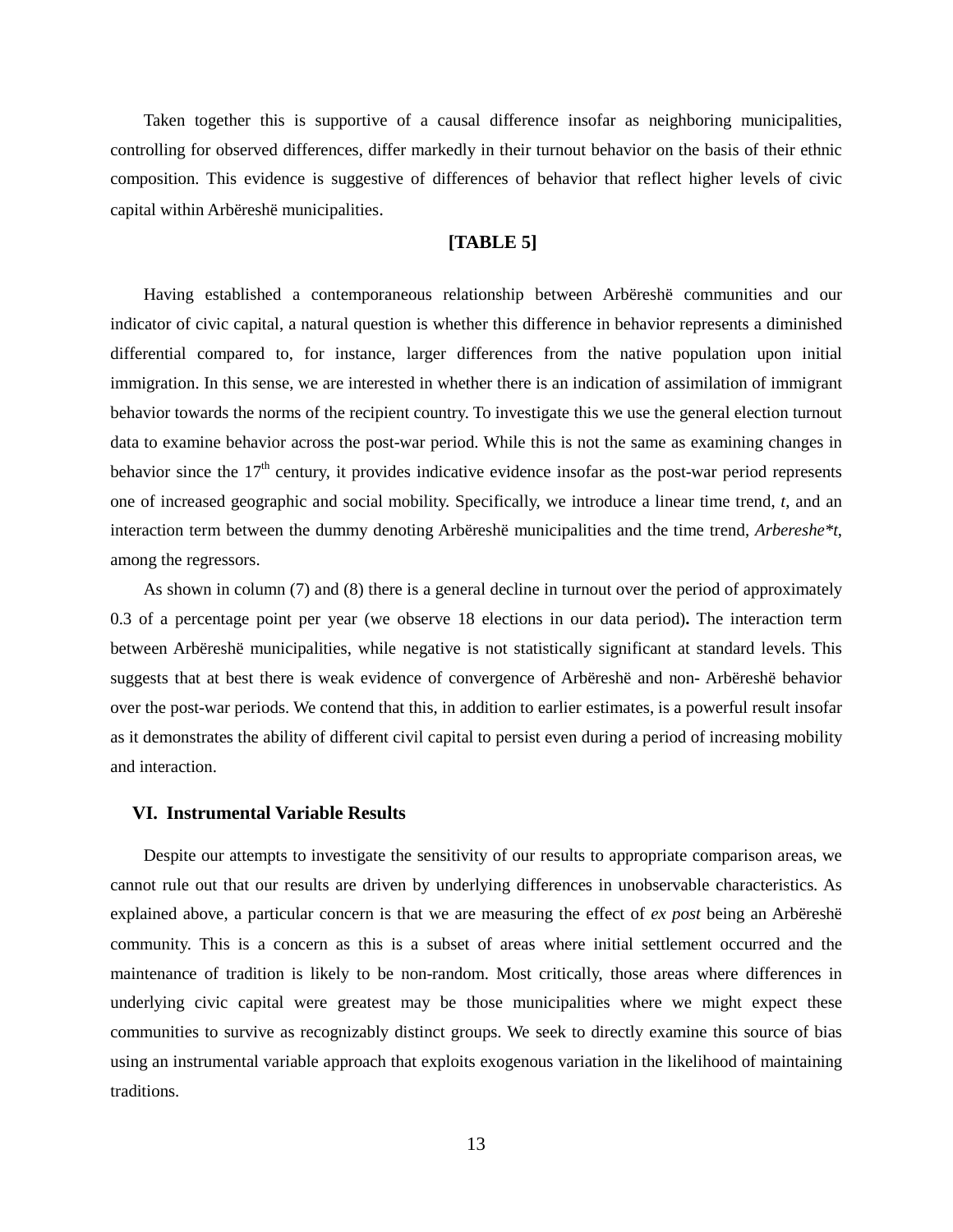Table 6 provides the IV estimates that correspond to equations (2) and (3). Panel B of the Table provides the first stage estimates. These reveal a strong negative relationship between distance to a seminary location and being an Arbëreshë community. The square term is positive, and the turning point separates out the most distant quartile of the (the turning point is between 130 and 180km according to specifications). Our instruments pass standard tests for weak instruments. The value of  $\chi$  in all specifications is well above the standard thresholds.

Panel A of Table 6 reports second stage estimates for region and province fixed effects models controlling for the full set of controls. In the specifications including province fixed effects only municipalities located in provinces in which there is at least one Arbëreshë community are included in the sample (being included in a province in which Arbëreshë are absent perfectly predicts the outcome variable and is dropped from our probit estimates). In all specifications standard errors are bootstrapped (100 replications).

In both the regional and province fixed effects models, the IV estimates are positive and statistically significant. The magnitude of the difference in turnout behavior between Arbëreshë and indigenous municipalities is larger in regional fixed effects estimates than in province fixed effects estimates. In all cases we find that the instrumental variables estimates are larger in size compared to OLS estimates. For instance, as shown in column (2), when controlling for province fixed effects, referendum turnout is 5.4 percentage points higher in Arbëreshë communities (which on a base of 53% implies an increase of about 10%). The corresponding effect is 5.6 percentage points for national elections (column 6), which implies a 7% increase. Instead, in the case of turnout at European elections this estimate is particularly large: 17 percentage points.

All in all, these results suggest that our earlier estimates are not being driven by non-random maintenance of traditions.

#### **[TABLE 6]**

#### **VII. CONCLUSIONS**

There is an increasing body of research, which seeks to understand the extent to which differences in social, and particularly civic capital lead to differences in economic and social behavior. This paper adds to this literature focusing on a unique historical immigration event in Italy in the  $16<sup>th</sup>$  Century. This is of interest insofar as it represents the mass settlement of a group with markedly different traditions into an established society.

Focusing on an established measure of civic capital, voter turnout, our initial results suggest that despite the long time since this event these communities still display different, higher, civic capital than other comparable Italian communities. This survives a number of robustness checks including focusing on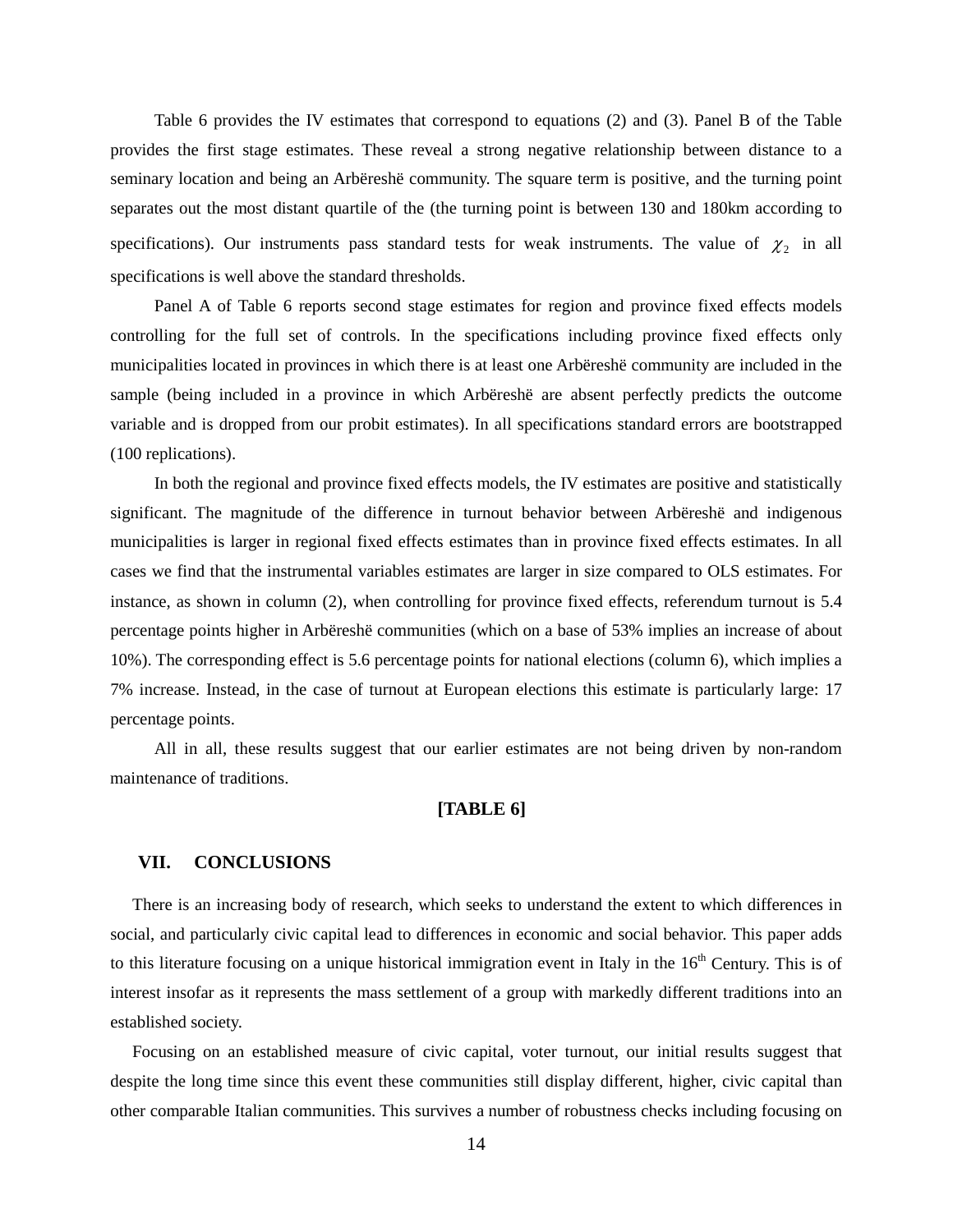very small geographic points of comparison and instrumental variable estimation aimed at addressing the non-random maintenance of traditions.

We are not able to demonstrate whether these immigrants were characterized by pre-immigration differences in social capital or whether an attitude toward cooperation and trust has developed as a consequence of the facts following their immigration. Nevertheless we think our analysis is important to document long-term persistence in differences in social capital. A point of novelty from previous literature is to consider how this variation in behavior has evolved over the past 60 years. This is motivated by the belief that initial differences in attitudes and behavior are likely to be eroded over time, especially in recent decades when regional mobility and the general level of regional interaction has increased. We find no evidence that there has been a change in the difference in civic capital between our communities of interest and Italian communities. Specifically, the difference in voter turnout apparent in the late 1940's, early 1950's remains in the 21<sup>st</sup> century. This finding has implications for our view of the likelihood of assimilation of immigrant groups, particularly in cases of large scale migration.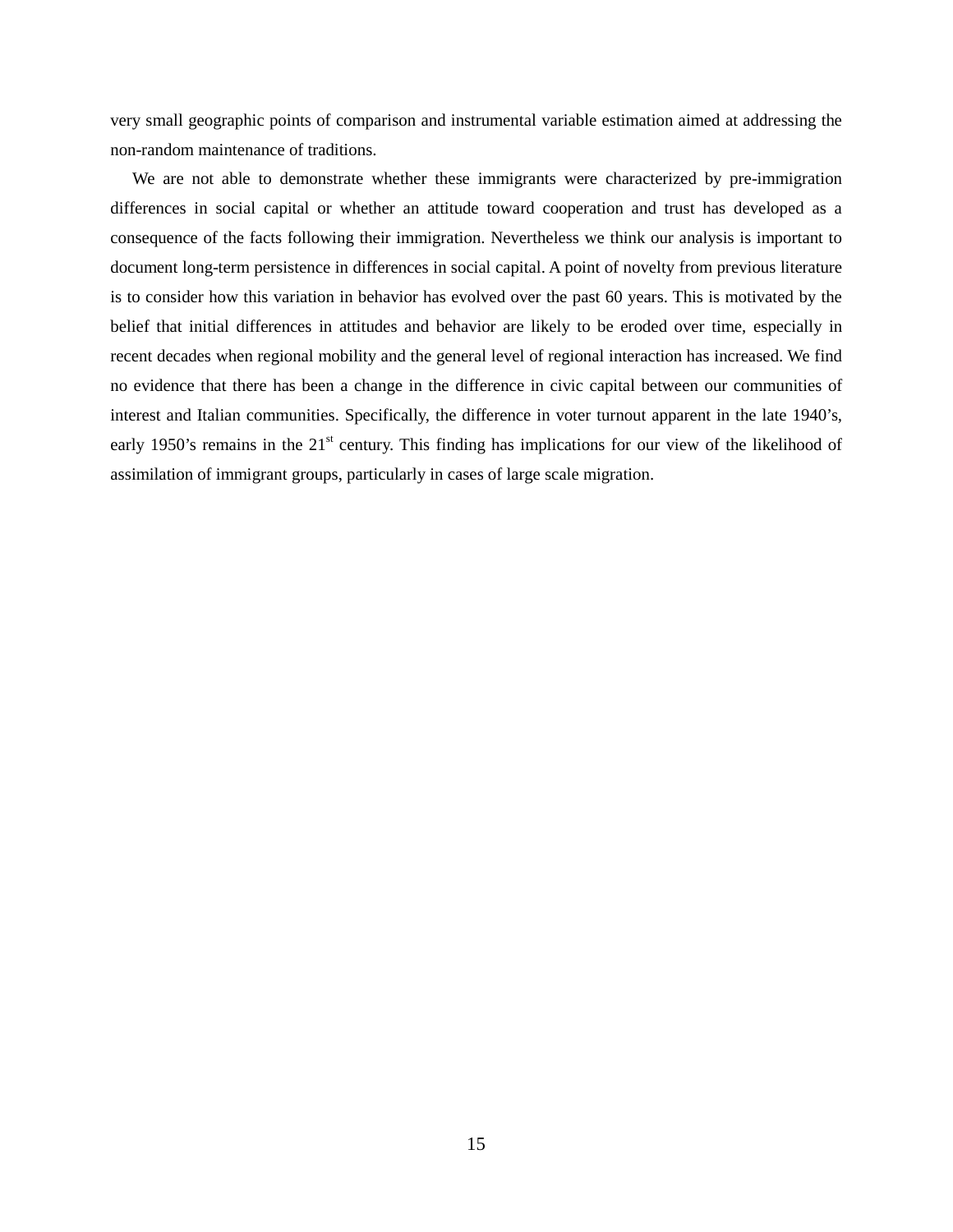#### **REFERENCES**

- Alesina Alberto and Eliana La Ferrara (2000), ["Participation In Heterogeneous Communities,](https://ideas.repec.org/a/tpr/qjecon/v115y2000i3p847-904.html)" [The](https://ideas.repec.org/s/tpr/qjecon.html)  [Quarterly Journal of Economics,](https://ideas.repec.org/s/tpr/qjecon.html) MIT Press, vol. 115(3), pp. 847-904.
- Altimari Francesco (2002), ["La minoranza arbëreshe: profilo storico-culturale"](javascript:visualizzaPubblicazione(1173469915,%200)). In [La minoranza](javascript:visualizzaPubblicazione(1173469915,%200))  linguistica italo-albanese. [Aspetti educativi e culturali,](javascript:visualizzaPubblicazione(1173469915,%200)) [Belluscio G. M. G.,](mailto:giannibelluscio@hotmail.com;gbelluscio@unical.it) Lentini V. (a cura di), : IRRE Calabria, pp. 13-38.
- Altimari Francesco, Savoia LM (1994), I dialetti italo-albanesi. Studi linguistici e storico-culturali sulle comunità arbëreshe, Bulzoni Editore, Roma
- Amodio Francesco (2012), Hard to Forget: Long Lasting Effects of Social Capital Accumulation Shocks, mimeo.
- Argondizza, Antonio (1961), Gli italo-albanesi e il Risorgimento Italiano, Cronache di Calabria, LIX,  $35(4)$ .
- Barone Guglielmo and Sauro Mocetti (2014), ["Inequality and trust: new evidence from panel data,](https://ideas.repec.org/p/bdi/wptemi/td_973_14.html)" [Temi](https://ideas.repec.org/s/bdi/wptemi.html)  [di discussione \(Economic working papers\)](https://ideas.repec.org/s/bdi/wptemi.html) 973, Bank of Italy, Rome
- Bertoni, Marco, Giorgio Brunello, and Lorenzo Rocco (2013), "When the cat is near, the mice won't play: The effect of external examiners in Italian schools." *Journal of Public Economics* 104, pp. 65-77.
- Bugliaro S (2002), Gli Arbreshe di Calabria, in Grafosud ed., Rossano.
- Buonanno, Paolo, Daniel Montolio, and Paolo Vanin (2009), "Does social capital reduce crime?." *Journal of Law and Economics,* 52.1, pp. 145-170.
- Campani, Giovanna (2009), Minorities Formation in Italy.
- Cucci Franca (2007), Gli Istituti di Cultura Arberesh [www.centrointernazionalestudisulmito.com/ebooks/albanesi.pdf](file:///C:\Users\bracco\AppData\Local\Microsoft\Windows\Temporary%20Internet%20Files\AppData\Local\Microsoft\Windows\Temporary%20Internet%20Files\Content.Outlook\AppData\Local\Microsoft\Windows\Temporary%20Internet%20Files\AppData\Roaming\Microsoft\Word\www.centrointernazionalestudisulmito.com\ebooks\albanesi.pdf)
- Derhemi, E. (2002) 'The endangered Arbresh language and the importance of standardised writing for its survival: the case of Piana degli Albanesi, Sicily', Journal on Multicultural Societies, 4(2), pp.1–33.
- Dora L. Costa & Matthew E. Kahn, (2003), ["Understanding the American Decline in Social Capital, 1952-](https://ideas.repec.org/a/bla/kyklos/v56y2003i1p17-46.html) [-1998,](https://ideas.repec.org/a/bla/kyklos/v56y2003i1p17-46.html)" [Kyklos,](https://ideas.repec.org/s/bla/kyklos.html) Wiley Blackwell, vol. 56(1), pp. 17-46.
- Di Pasquale, Denise and Glaeser, Edward L. (1999), "Incentives and Social Capital: Are Homeowners Better Citizens?," Journal of Urban Economics, Elsevier, vol. 45(2), pages 354-384, March.
- Durante, R. (2010), "Risk, Cooperation, and the Economic Origins of Social Trust: an Empirical Investigation", Unpublished, Sciences Po.
- Freire Tiago and Li Xiaoye (2013), "How Immigration Reduced Social Capital in the US: 2005-2011", MPRA Paper No. 44540.
- Glaeser Edward L., Laibson David and Sacerdote Bruce (2002), ["An Economic Approach to Social](https://ideas.repec.org/a/ecj/econjl/v112y2002i483p437-458.html)  [Capital,](https://ideas.repec.org/a/ecj/econjl/v112y2002i483p437-458.html)" [Economic Journal,](https://ideas.repec.org/s/ecj/econjl.html) Royal Economic Society, vol. 112(483), pp.437-458.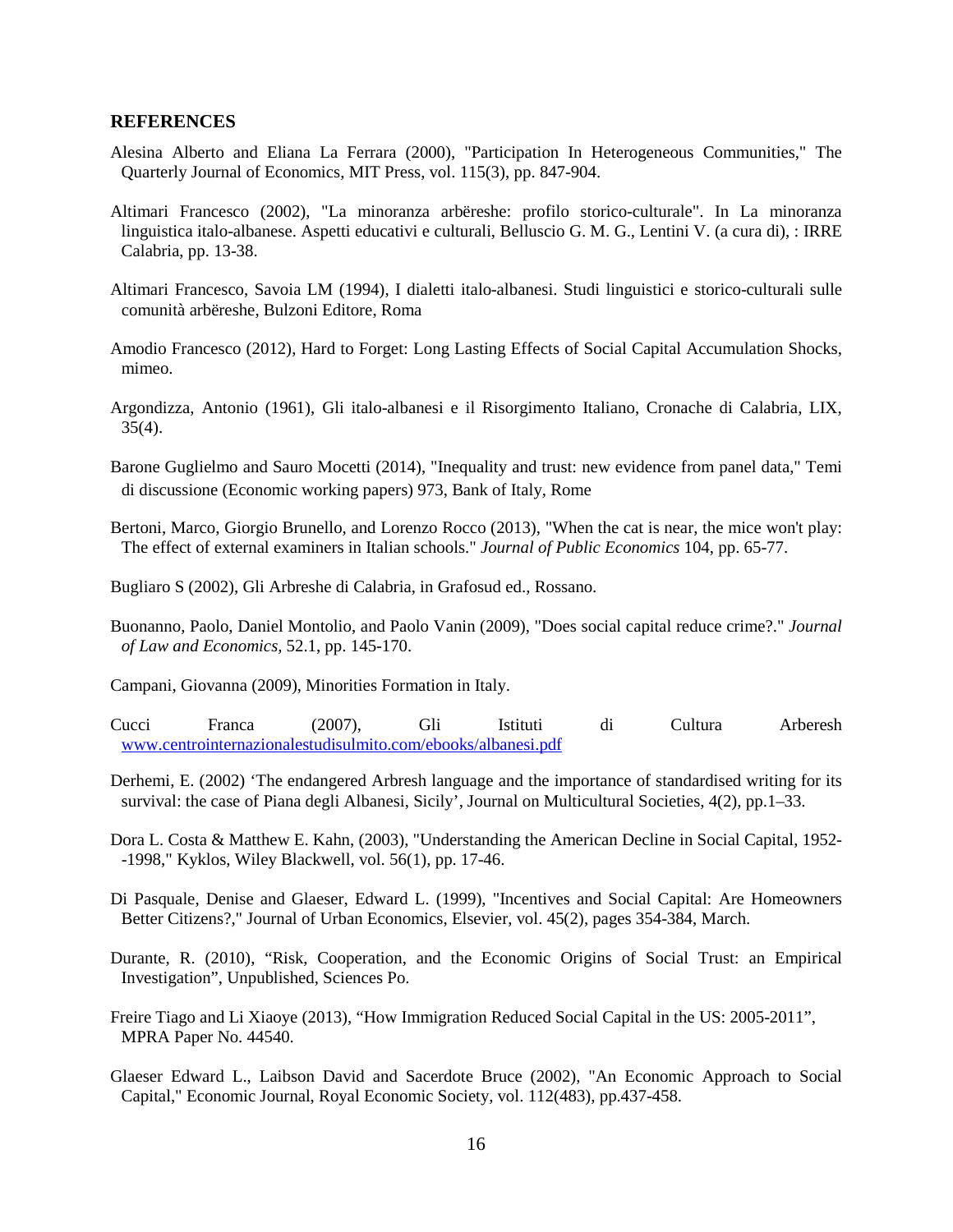- Guiso, L., Sapienza, P. and L. Zingales (2004), The Role of Social Capital in Financial Development, *American Economic Review*, 94 (3), 526-556.
- Guiso, L., Sapienza, P. and L. Zingales (2008), Social Capital and Good Culture, Marshall Lecture, *Journal of the European Economics Association*, 6 (23), 295-320.
- Guiso, L., Sapienza, P. and L. Zingales (2010), Civic Capital as the Missing Link, NBER Working Paper, No. 15845.
- Helliwell, John F., and Robert D. Putnam. (1995) "Economic growth and social capital in Italy." *Eastern Economic Journal* 21.3: 295-307.
- Jacob, M. and M. Tyrell (2010), The Legacy of Surveillance: An Explanation for Social Capital Erosion and the Persistent Economic Disparity Between East and West Germany, mimeo.
- Knack, Stephen (2002), Social Capital and the Quality of Government: Evidence from the States, American Journal of Political Science, 46(4), 772-785.
- Knack, Stephen, and Philip Keefer. (1997) "Does social capital have an economic payoff? A cross-country investigation." *The Quarterly journal of economics* 112.4 (1997): 1251-1288.
- Nasse George Nicholas (1964), The Italo Albanian Villages of Southern Italy, National Academy of Sciences National Research Council, Washington, D. C.
- Newton, Kenneth (1997), Social Capital and Democracy. American Behavioral Scientist, 40: 575-586.
- Nunn, Nathan, and Leonard Wantchekon. (2011) "The Slave Trade and the Origins of Mistrust in Africa." *American Economic Review*, 101: 3221-3252.
- Paccagnella, Marco, and Paolo Sestito (2014), "School cheating and social capital." Education Economics, 22, pp. 367-388.
- Putnam, Robert (1995), Bowling Alone: America's Declining Social Capital. Journal of Democracy, (January): 65-78.
- Putnam, Robert with Leonardo, R. and Nanetti, R. (1993) Making Democracy Work: Civic Traditions in Modern Italy, Princeton: Princeton University Press
- Tommaso Pedio (1943), ["Contributo alla storia delle immigrazioni albanesi nel Mezzogiorno d'Italia ",](http://polosbn.bnnonline.it/SebinaOpac/Opac;jsessionid=B3E1F0304BAA380B5AA44AF8FDB9F9B5?idMAI=B3E1F0304BAA380B5AA44AF8FDB9F9B5&action=documentview&sessID=B3E1F0304BAA380B5AA44AF8FDB9F9B5@770a243&docID=1)  [Firenze : Accademia d'Italia, Centro di studi per l'Albania, 4\(3\).](http://polosbn.bnnonline.it/SebinaOpac/Opac;jsessionid=B3E1F0304BAA380B5AA44AF8FDB9F9B5?idMAI=B3E1F0304BAA380B5AA44AF8FDB9F9B5&action=documentview&sessID=B3E1F0304BAA380B5AA44AF8FDB9F9B5@770a243&docID=1)
- Prato, Giuliana B. (2009), "Minorities in Italy: The Case of Arberesh and Albanian Migration," , in: G. B. Prato (eds.), *Beyond Multiculturalism. Views from Antropology.* Urban Anthropology Series, Ashgate.
- Scaglione Pietro (1921), Storia degli Albanesi d'Italia, New York
- Seligson, A. L. (1999). Civic association and democratic participation in Central America: a test of the Putnam thesis. Comparative Political Studies, 32, 342-62.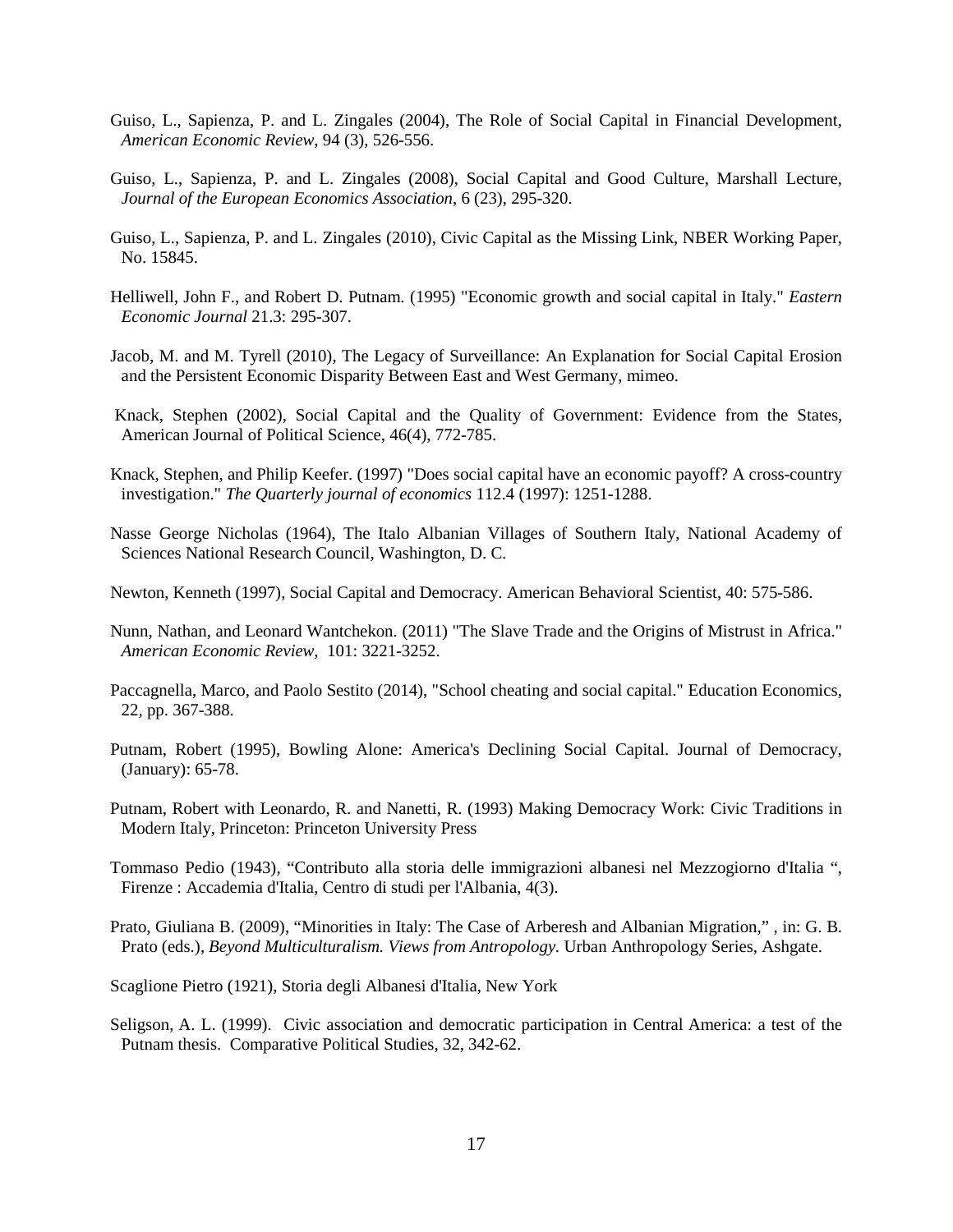- Serra, Alessandro (1947) I profughi d'Albania verso l'Italia ospitale. Ricerche storiche sulle migrazioni albanesi in Italia nei sec. XIV-XVIII. Castrovillari.
- Tabellini, Guido (2008), "The Scope of Cooperation: Normes and Incentives" Quarterly Journal of Economics, 123 (3), 905-950.
- Tabellini, Guido (2010), Culture and Institutions: Economic Development in the Region of Europe, Journal of the European Economic Association, 8 (4), 677-716.
- Uslaner, Eric M. (2002), The Moral Foundations of Trust. New York: Cambridge University Press.
- Voigtländer Nico, [Shanker Satyanath](http://www.nyu.edu/search.directory.html?search=Shanker%20Satyanath) and Hans-Joachim Voth (2014), Bowling for Fascism: Social Capital and the Rise of the Nazi Party. NBER Working paper n.19201
- Voigtländer Nico and Hans-Joachim Voth (2014), Highway to Hitler, NBER Working paper n. [20150](http://www.nber.org/papers/w20150)
- Domenico Zangari (1940), "Le Colonie Italo-Albanesi di Calabria, Storia e Demografia Secoli XV XIX", Napoli, Caselli.
- Zak, Paul J., and Stephen Knack. (2001) "Trust and growth.", Economic Journal, 111:295-321.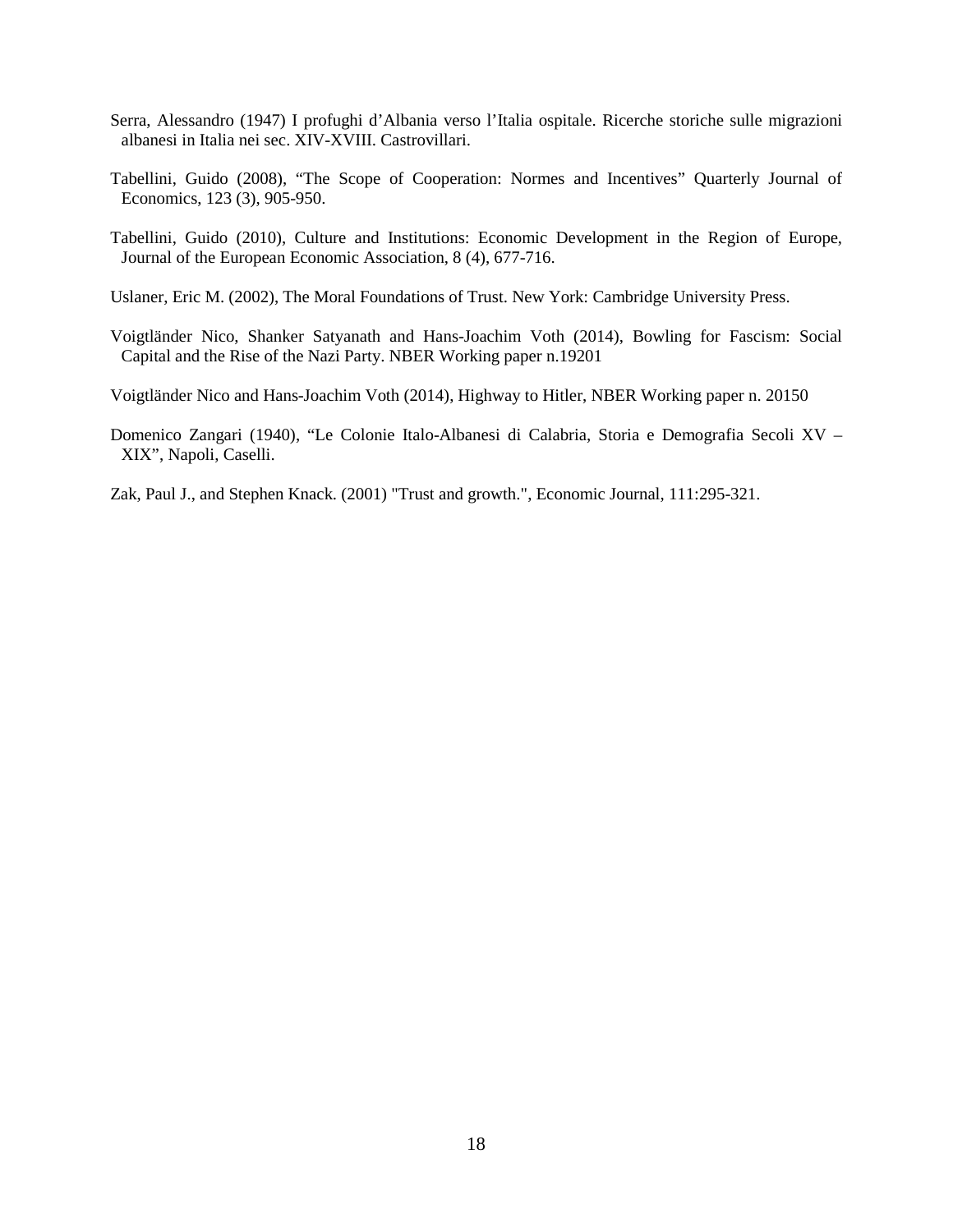| $-$ , and any $-$ , $-$ , $-$ , $-$ , $-$ , $-$ , $-$ , $-$ , $-$ , $-$ , $-$ , $-$<br>$-1$ $-1$ $-1$ $-1$ $-1$ $-1$ |                |                |                     |  |  |  |
|----------------------------------------------------------------------------------------------------------------------|----------------|----------------|---------------------|--|--|--|
|                                                                                                                      | Autochthons    | Arbëreshë      | <b>Observations</b> |  |  |  |
|                                                                                                                      | Municipalities | Municipalities |                     |  |  |  |
| Turnout Referendum                                                                                                   | 0.5287         | 0.5466         | 961                 |  |  |  |
|                                                                                                                      | (0.0809)       | (0.0641)       |                     |  |  |  |
| <b>Turnout European Election</b>                                                                                     | 0.6585         | 0.6837         | 7712                |  |  |  |
|                                                                                                                      | (0.1411)       | (0.1137)       |                     |  |  |  |
| Turnout General Elections                                                                                            | 0.7917         | 0.7886         | 16717               |  |  |  |
|                                                                                                                      | (0.1193)       | (0.1242)       |                     |  |  |  |

**Table 1. Turnout across Arbëreshë and Indigenous Municipalities**

#### **Table 2. Demographic and Geographic Characteristics across Arbëreshë and Indigenous Municipalities**

|                           | 1951 Census<br>Mean                        |                                          | <b>Difference</b> |                                            | 2001 Census<br>Mean                      |             |
|---------------------------|--------------------------------------------|------------------------------------------|-------------------|--------------------------------------------|------------------------------------------|-------------|
|                           | (1)                                        | (2)                                      | (3)               | (4)                                        | (5)                                      | (6)         |
|                           | Autochthons<br>Municipalities<br>pop<8,704 | Arbereshe<br>Municipalities<br>pop<8,704 |                   | Autochthons<br>Municipalities<br>pop<8,704 | Arbereshe<br>Municipalities<br>pop<8,704 |             |
| Population                | 3450.142                                   | 3126.154                                 | -323.9882         | 3083.960                                   | 2038.450                                 | 1045.510*** |
|                           | (2085.411)                                 | (1502.319)                               | (337.686)         | (2080.927)                                 | (1545.356)                               | (253.780)   |
| Employment/Population     | 0.142                                      | 0.141                                    | 0.015             | 0.270                                      | 0.270                                    | 0.000       |
|                           | (0.068)                                    | (0.032)                                  | (0.013)           | (0.039)                                    | (0.034)                                  | (0.005)     |
| <b>Years of Education</b> | 7.119                                      | 7.140                                    | 0.021             | 7.097                                      | 7.132                                    | $-0.035$    |
|                           | (0.614)                                    | (0.466)                                  | (0.099)           | (0.602)                                    | (0.475)                                  | (0.077)     |
| Illiteracy Rate (%)       | 0.042                                      | 0.057                                    | $-0.012***$       | 0.047                                      | 0.059                                    | $-0.012***$ |
|                           | (0.025)                                    | (0.030)                                  | (0.009)           | (0.027)                                    | (0.032)                                  | (0.005)     |
| Elderly people (over 65)  | 0.220                                      | 0.241                                    | $-0.021***$       | 0.218                                      | 0.244                                    | $-0.026***$ |
|                           | (0.058)                                    | (0.053)                                  | (0.009)           | (0.055)                                    | (0.055)                                  | (0.009)     |
| Altitude                  | 461.594                                    | 491.128                                  | $-29.534$         | 445.533                                    | 498.900                                  | $-53.367$   |
|                           | (267.581)<br>267.5807                      | (184.030)                                | (43.289)          | (262.157)                                  | (188.053)                                | (30.963)    |
| Area size (squared-km)    | 40.456                                     | 35.399                                   | $-5.057$          | 41.162                                     | 31.700                                   | 9.462       |
|                           | (36.512)                                   | 28.027                                   | (5.920)           | $(38.222)$ .                               | (23.456)                                 | (3.917)     |
| Observations              | 915                                        | 40                                       |                   | 920                                        | 41                                       |             |

Notes: Standard errors are reported in parentheses. In the last column we report the *p*-value for a test of equality of variable means across all three groups.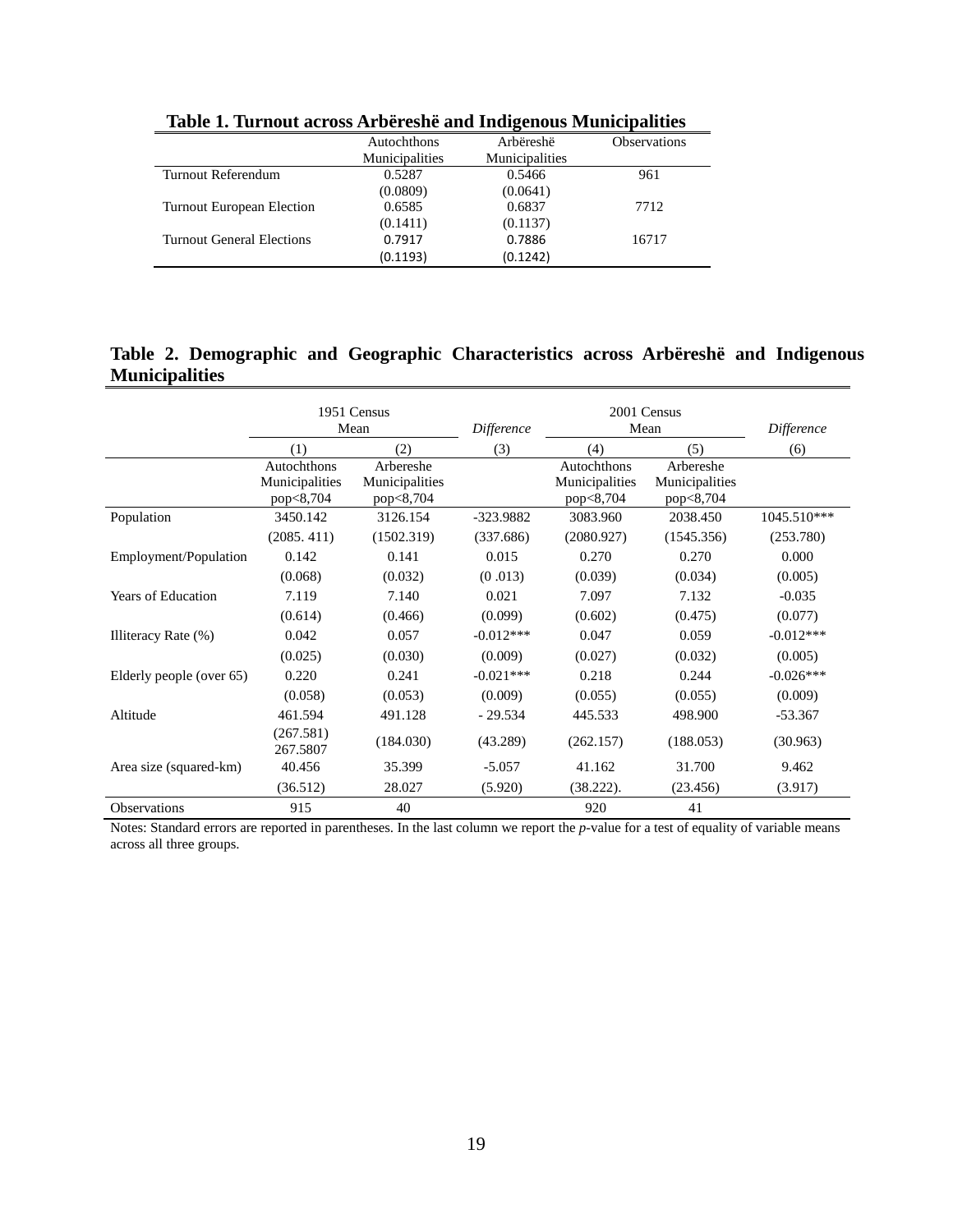|                    | Referendum  |              |             | <b>European Elections</b> | <b>General Elections</b> |                |
|--------------------|-------------|--------------|-------------|---------------------------|--------------------------|----------------|
|                    | (2011)      |              |             | $(1979 - 2014)$           | $(1946 - 2008)$          |                |
|                    | (1)         | (2)          | (3)         | (4)                       | (5)                      | (6)            |
| Arbëreshë          | $0.0275***$ | $0.0243***$  | $0.0336**$  | $0.0351***$               | $0.0107***$              | $0.0115***$    |
|                    | (0.00903)   | (0.00839)    | (0.0131)    | (0.0125)                  | (0.00336)                | (0.00335)      |
| Population         |             | 0.00451      |             | $0.0174***$               |                          | $0.0132***$    |
|                    |             | (0.00498)    |             | (0.00573)                 |                          | (0.00155)      |
| Population sq.     |             | $-0.000584$  |             | $-0.00201$ ***            |                          | $-1.38e-09***$ |
|                    |             | (0.000556)   |             | (0.000630)                |                          | $(1.82e-10)$   |
| Illteracy Rate (%) |             | $-0.00654$   |             | $-0.235*$                 |                          | $-0.0545***$   |
|                    |             | (0.0975)     |             | (0.139)                   |                          | (0.00677)      |
| Employed           |             | 0.0170       |             | $0.344***$                |                          | $0.0487***$    |
|                    |             | (0.0569)     |             | (0.0680)                  |                          | (0.00591)      |
| Education          |             | $0.0586***$  |             | $0.0298***$               |                          |                |
|                    |             | (0.00803)    |             | (0.00730)                 |                          |                |
| Altitude (1000m)   |             | $0.0549***$  |             | $-0.00778$                |                          | $-0.0427***$   |
|                    |             | (0.0127)     |             | (0.0148)                  |                          | (0.00350)      |
| Area (sq. km)      |             | $-0.0000911$ |             | $-0.00000910$             |                          | $-0.00000389$  |
|                    |             | (0.0000683)  |             | (0.0000819)               |                          | (0.0000208)    |
| Constant           | $0.506***$  | $0.186***$   | $0.768***$  | $0.531***$                | $0.914***$               | $0.907***$     |
|                    | (0.00617)   | (0.0496)     | (0.00702)   | (0.0495)                  | (0.00227)                | (0.00488)      |
|                    |             |              |             |                           |                          |                |
| <b>Locality FE</b> | reg         | reg          | reg         | reg                       | reg                      | reg            |
| Time FE            | no          | no           | legislature | legislature               | legislature              | legislature    |
|                    |             |              |             |                           |                          |                |
| $\mathbf N$        | 971         | 971          | 7712        | 7712                      | 16574                    | 16539          |
| r2                 | 0.102       | 0.206        | 0.237       | 0.281                     | 0.434                    | 0.448          |

#### **Table 3. Regional fixed effects estimates. Voter Turnout and Arbëreshë communities**

Notes: The dependent variable is voter turnout, as measured by the number of voters on the number of individuals eligible to vote. We control for regional fixed effects and for electoral year dummies (not reported) in all the regressions were turnout is observed for more than one year. Standard errors (corrected for heteroskedasticity and clustered at the municipality level) are reported in parenthesis. The symbols \*\*\*,\*\*,\* indicate that coefficients are statistically significant respectively at the 1, 5, and 10 percent level.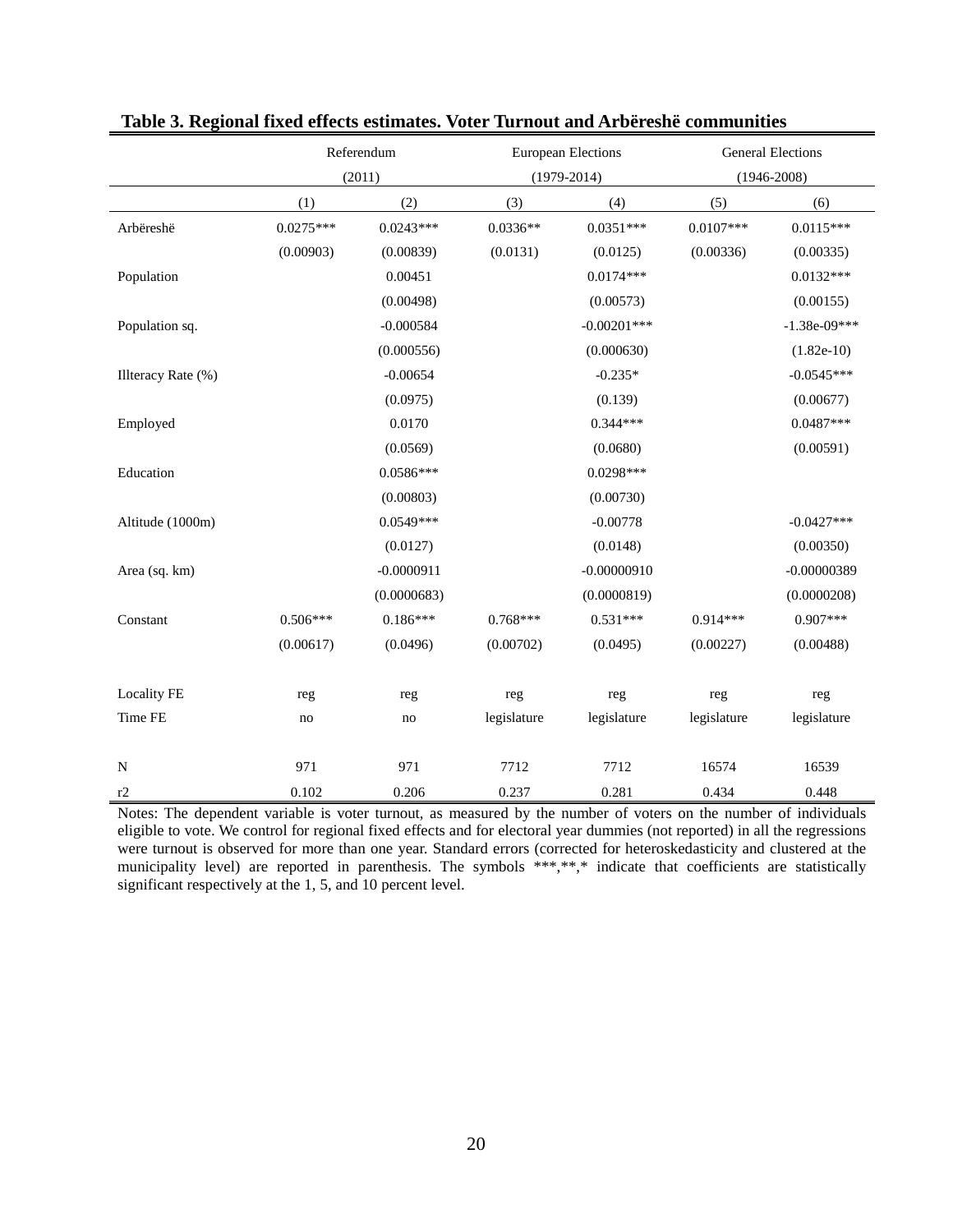|                    | Referendum  |                         | <b>European Elections</b> |               | <b>General Elections</b> |                |
|--------------------|-------------|-------------------------|---------------------------|---------------|--------------------------|----------------|
|                    |             | (2011)<br>$(1979-2014)$ |                           |               | $(1946 - 2008)$          |                |
|                    | (1)         | (2)                     | (3)                       | (4)           | (5)                      | (6)            |
|                    |             |                         |                           |               |                          |                |
| Arbëreshë          | $0.0257***$ | $0.0235***$             | $0.0237***$               | $0.0264***$   | $0.00778**$              | $0.00903***$   |
|                    | (0.00971)   | (0.00904)               | (0.00618)                 | (0.00611)     | (0.00342)                | (0.00337)      |
| Population         |             | 0.00215                 |                           | $0.0158***$   |                          | $0.0142***$    |
|                    |             | (0.00473)               |                           | (0.00278)     |                          | (0.00151)      |
| Population sq.     |             | $-0.000542$             |                           | $-0.00204***$ |                          | $-1.51e-09***$ |
|                    |             | (0.000519)              |                           | (0.000311)    |                          | $(1.77e-10)$   |
| Illteracy Rate (%) |             | 0.0189                  |                           | $-0.235***$   |                          | $-0.0497***$   |
|                    |             | (0.101)                 |                           | (0.0670)      |                          | (0.00679)      |
| Employed           |             | 0.0479                  |                           | $0.233***$    |                          | $0.0334***$    |
|                    |             | (0.0607)                |                           | (0.0403)      |                          | (0.00590)      |
| Education          |             | $0.0644***$             |                           | $0.0276***$   |                          |                |
|                    |             | (0.00844)               |                           | (0.00379)     |                          |                |
| Altitude (1000m)   |             | $0.0581***$             |                           | $-0.00689$    |                          | $-0.0351***$   |
|                    |             | (0.0132)                |                           | (0.00710)     |                          | (0.00356)      |
| Area (sq. km)      |             | 0.0000444               |                           | $0.000127***$ |                          | 0.0000609***   |
|                    |             | (0.0000637)             |                           | (0.0000450)   |                          | (0.0000226)    |
| Constant           | $0.620***$  | $0.279***$              | $0.663***$                | $0.471***$    | $0.857***$               | $0.846***$     |
|                    | (0.0170)    | (0.0528)                | (0.00863)                 | (0.0248)      | (0.00306)                | (0.00556)      |
|                    |             |                         |                           |               |                          |                |
| <b>Locality FE</b> | prov        | prov                    | prov                      | prov          | prov                     | prov           |
| Time FE            | no          | no                      | legislature               | legislature   | legislature              | legislature    |
|                    |             |                         |                           |               |                          |                |
| N                  | 971         | 971                     | 7712                      | 7712          | 16574                    | 16539          |
| r2                 | 0.185       | 0.300                   | 0.291                     | 0.322         | 0.463                    | 0.474          |

#### **Table 4. Province fixed effects estimates. Voter Turnout and Arbëreshë communities**

Note: The dependent variable is voter turnout, as measured by the number of voters on the number of individuals eligible to vote. We control for province fixed effects and for electoral year dummies (not reported) in all the regressions were turnout is observed for more than one year. Standard errors (corrected for heteroskedasticity) are reported in parenthesis. The symbols \*\*\*,\*\*,\* indicate that coefficients are statistically significant respectively at the 1, 5, and 10 percent level.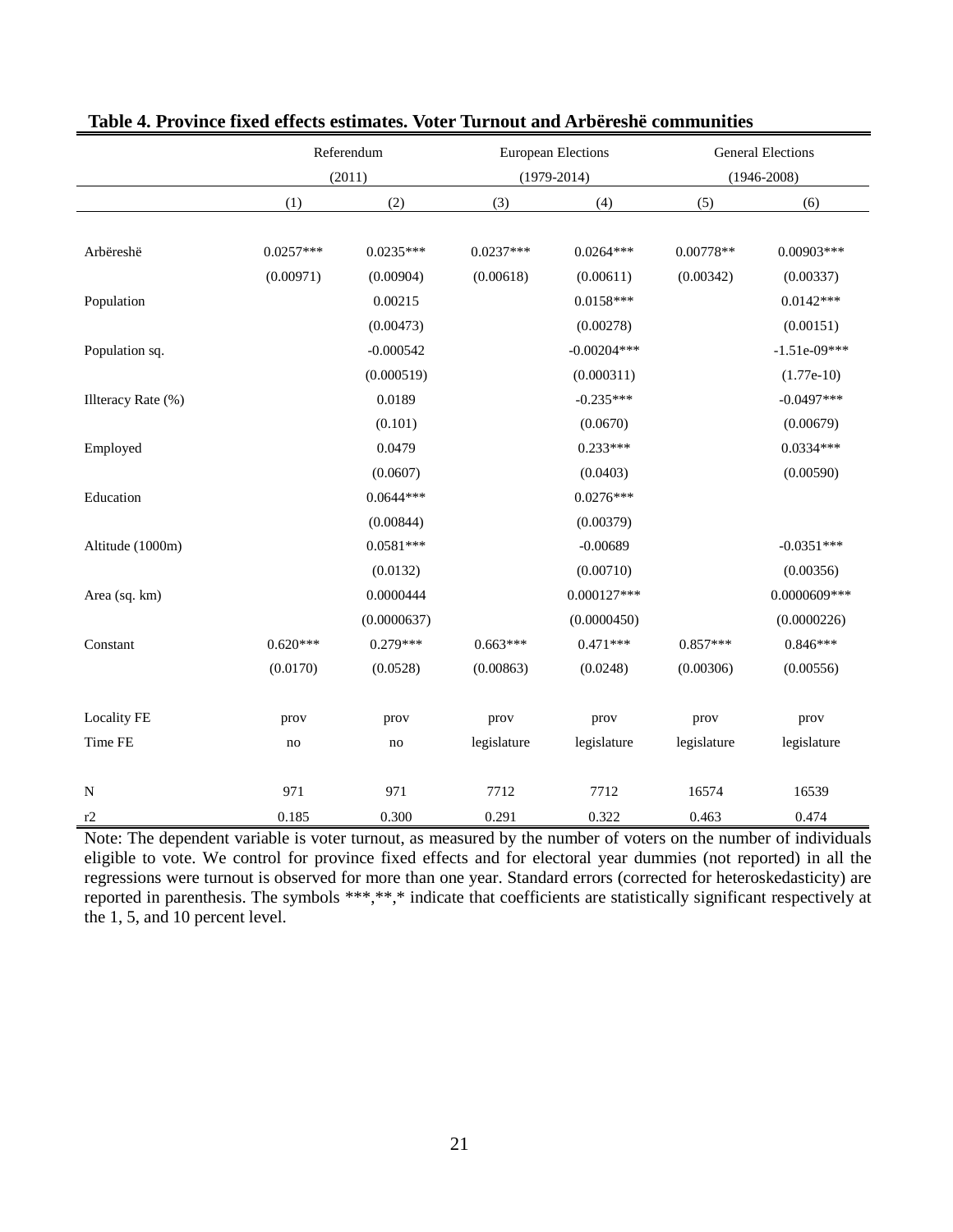|                | Referendum  |            |               | <b>European Elections</b> |                 | <b>General Elections</b> |              |              |  |
|----------------|-------------|------------|---------------|---------------------------|-----------------|--------------------------|--------------|--------------|--|
|                | (2011)      |            | $(1979-2014)$ |                           | $(1946 - 2008)$ |                          |              |              |  |
|                | (1)         | (2)        | (3)           | (4)                       | (5)             | (6)                      | (7)          | (8)          |  |
| Radius         | 30km        | 60km       | 30km          | 60km                      | 30km            | 60km                     | 30km         | 60km         |  |
| Arbëreshë      | $0.0231***$ | $0.0179**$ | $0.0265***$   | $0.0226***$               | $0.0109***$     | $0.0110***$              | $0.0208***$  | $0.0207***$  |  |
|                | (0.00896)   | (0.00903)  | (0.00613)     | (0.00607)                 | (0.00340)       | (0.00347)                | (0.0778)     | (0.00491)    |  |
| Time Trend     |             |            |               |                           |                 |                          | $-0.0034***$ | $-0.0033***$ |  |
|                |             |            |               |                           |                 |                          | (0.00008)    | (0.00007)    |  |
| Trend*Arbreshe |             |            |               |                           |                 |                          | $-0.0003$    | $-0.0003$    |  |
|                |             |            |               |                           |                 |                          | (0.0002)     | (0.0002)     |  |
| Locality FE    | prov        | prov       | prov          | prov                      | prov            | prov                     | prov         | prov         |  |
| Time FE        | no          | no         | year          | year                      | year            | year                     | no           | no           |  |
| N              | 820         | 554        | 6553          | 4407                      | 10174           | 6631                     | 6631         | 10174        |  |
| r2             | 0.319       | 0.408      | 0.297         | 0.255                     | 0.473           | 0.476                    | 0.382        | 0.374        |  |

#### **Table 5. Province fixed effects estimates. Voter Turnout and Arbëreshë communities**

Notes: The dependent variable is voter turnout, as measured by the number of voters on the number of individuals eligible to vote. We control for province fixed effects and for electoral year dummies (not reported) in all the regressions were turnout is observed for more than one year (with the exception of column 4). Standard errors (corrected for heteroskedasticity and clustered at the municipality level) are reported in parenthesis. The symbols \*\*\*,\*\*,\* indicate that coefficients are statistically significant respectively at the 1, 5, and 10 percent level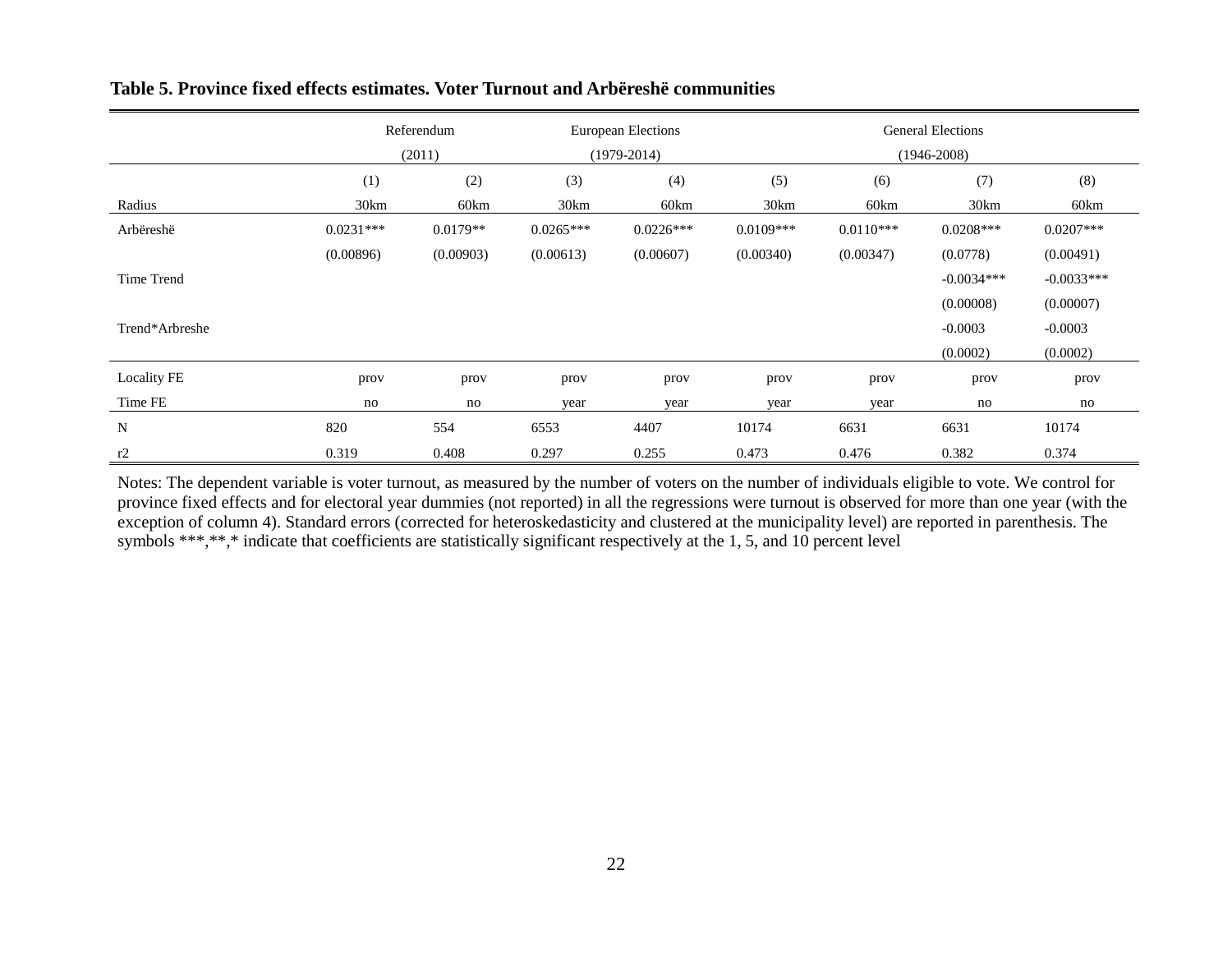|                    | Referendum     |               |                               | <b>European Elections</b> | <b>General Elections</b> |                 |  |  |  |
|--------------------|----------------|---------------|-------------------------------|---------------------------|--------------------------|-----------------|--|--|--|
|                    |                | (2011)        |                               | $(1979-2014)$             |                          | $(1946 - 2008)$ |  |  |  |
| Panel A<br>2SLS    |                |               |                               |                           |                          |                 |  |  |  |
|                    | (1)            | (2)           | (3)                           | (4)                       | (5)                      | (6)             |  |  |  |
| Arbëreshë          | $0.132***$     | $0.117**$     | $0.263***$                    | $0.165***$                | $0.0830***$              | $0.0588**$      |  |  |  |
|                    | (0.0380)       | (0.0508)      | (0.0508)                      | (0.0563)                  | (0.0318)                 | (0.0270)        |  |  |  |
| Population         | 0.00673        | 0.00668       | $0.0218***$                   | $0.0174***$               | $0.0128***$              | $0.0141***$     |  |  |  |
|                    | (0.00477)      | (0.00469)     | (0.00527)                     | (0.00591)                 | (3.96)                   | (3.94)          |  |  |  |
| Population sq.     | $-0.000774$    | $-0.000789$   | $-0.00236***$                 | $-0.00201$ ***            | $-1.31e-09***$           | $-1.45e-09***$  |  |  |  |
|                    | (0.000547)     | (0.000519)    | (0.000590)                    | (0.000659)                | $(-3.42)$                | $(-3.61)$       |  |  |  |
| Illteracy Rate (%) | 0.00907        | $-0.263***$   | $-0.276**$                    | $-0.423***$               | $-0.0583***$             | $-0.0674***$    |  |  |  |
|                    | (0.0957)       | (0.0970)      | (0.132)                       | (0.129)                   | $(-5.80)$                | $(-5.17)$       |  |  |  |
| Employed           | $-0.0182$      | 0.0234        | $0.320***$                    | $0.536***$                | $0.0375***$              | $0.0656***$     |  |  |  |
|                    | (0.0614)       | (0.0614)      | (0.0583)                      | (0.0603)                  | (2.77)                   | (5.67)          |  |  |  |
| Education          | $0.0590***$    | $0.0465***$   | $0.0268***$                   | $0.0214***$               |                          |                 |  |  |  |
|                    | (0.00839)      | (0.00856)     | (0.00738)                     | (0.00632)                 |                          |                 |  |  |  |
| Altitude           | $0.0537***$    | 0.0599***     | $-0.0102$                     | $-0.0280**$               | $-0.0430***$             | $-0.0534***$    |  |  |  |
|                    | (0.0120)       | (0.0123)      | (0.0137)                      | (0.0131)                  | $(-5.20)$                | $(-5.98)$       |  |  |  |
| Area (sq. km)      | $-0.0000830$   | $-0.0000420$  | 0.0000109                     | $0.000160**$              | 0.00000331               | 0.0000678       |  |  |  |
|                    | (0.0000703)    | (0.0000689)   | (0.0000843)                   | (0.0000800)               | (0.06)                   | (0.92)          |  |  |  |
| Constant           | $0.183***$     | $0.296***$    | $0.537***$                    | $0.494***$                | $0.911***$               | $0.846***$      |  |  |  |
|                    | (0.0498)       | (0.0528)      | (0.0491)                      | (0.0415)                  | (0.0112)                 | (0.00987)       |  |  |  |
| Locality FE        | reg            | prov          | reg                           | prov                      | reg                      | prov            |  |  |  |
| Time FE            | no             | no            | legislature                   | legislature               | legislature              | legislature     |  |  |  |
| ${\bf N}$          | 971            | 971           | 7712                          | 7712                      | 16395                    | 16395           |  |  |  |
| r2                 | 0.212          | 0.204         | 0.291                         | 0.262                     | 0.451                    | 0.436           |  |  |  |
|                    |                |               | Panel B<br><b>First Stage</b> |                           |                          |                 |  |  |  |
| distance           | $-0.0310***$   | $-0.0423***$  | $-0.0340***$                  | $-0.0441***$              | $-0.0274***$             | $-0.0394***$    |  |  |  |
|                    | (0.00524)      | (0.00775)     | (0.00527)                     | (0.00792)                 | (0.00476)                | (0.00761)       |  |  |  |
| distance2          | $0.0000875***$ | $0.000165***$ | 0.0000993***                  | $0.000170***$             | 0.0000774***             | $0.000155***$   |  |  |  |
|                    | (0.0000222)    | (0.0000427)   | (0.0000228)                   | (0.0000443)               | (0.0000190)              | (0.0000387)     |  |  |  |
| First Stage Chi2   | 66             | 293.2         | 13.75                         | 12.78                     | 11.79                    | 10.18           |  |  |  |
| (p-value)          | 0.0000         | 0.0000        | 0.0000                        | 0.0000                    | 0.0000                   | 0.0000          |  |  |  |
| Pseudo-R-squared   | 0.2145         | 0.2851        | 0.2275                        | 0.2862                    | 0.201                    | 0.2567          |  |  |  |
| $\mathbf N$        | 971            | 971           | 7712                          | 7712                      | 16395                    | 16395           |  |  |  |

#### **Table 6. IV Estimates. Arbreshe and Voter Turnout**

Notes: The dependent variable is voter turnout, as measured by the number of voters on the number of individuals eligible to vote. We control for regional (odd columns) or provincial (even columns) fixed effects and for electoral year dummies (not reported) in all the regressions were turnout is observed for more than one year. Standard errors (corrected for heteroskedasticity) are reported in parenthesis. The symbols \*\*\*,\*\*,\* indicate that coefficients are statistically significant respectively at the 1, 5, and 10 percent level.